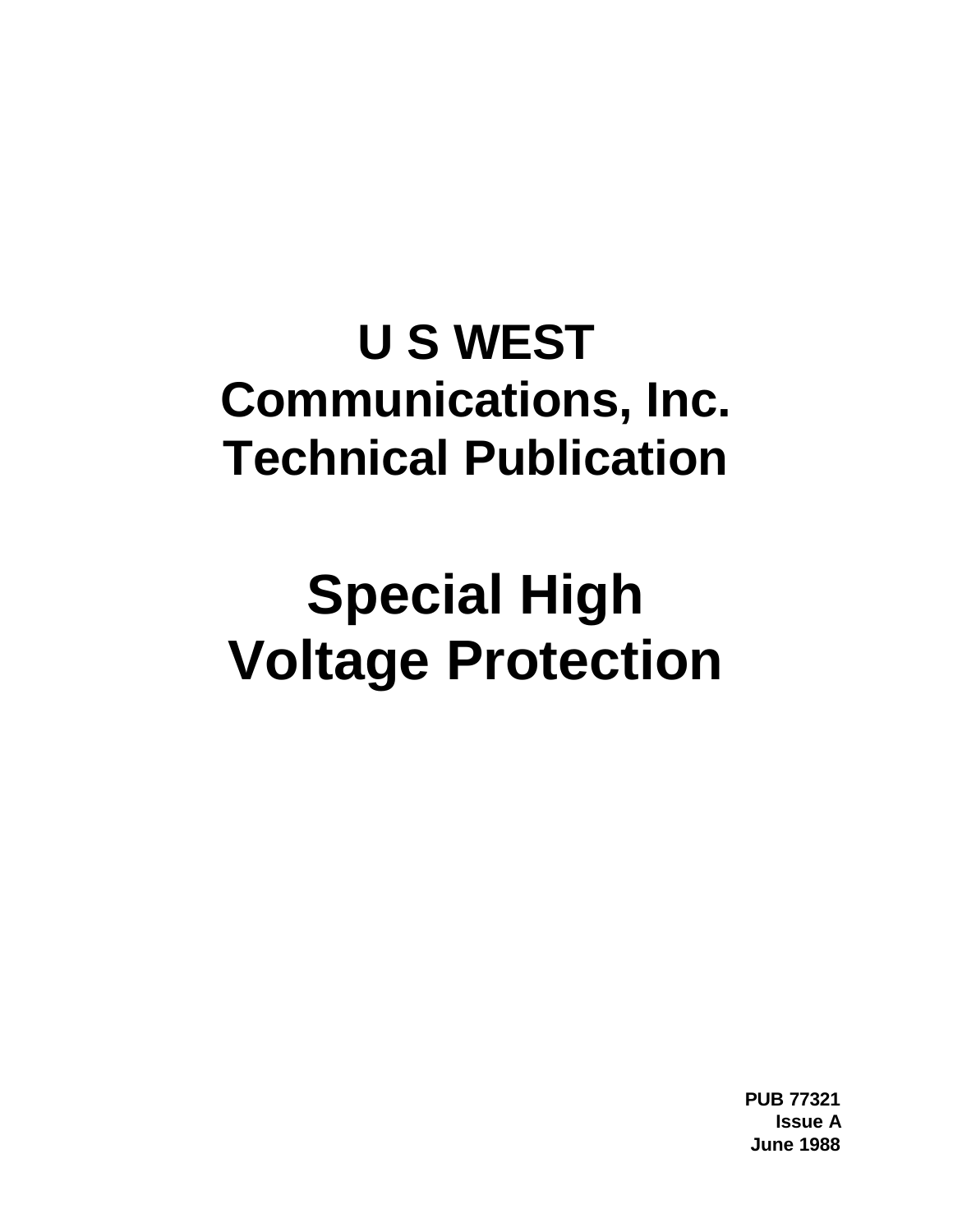## **U S WEST Communications, Inc. Technical Publication**

# **Special High Voltage Protection**

**Copyright 1988 PUB 77321 Printed in U.S.A Issue A All Rights Reserved June 1988**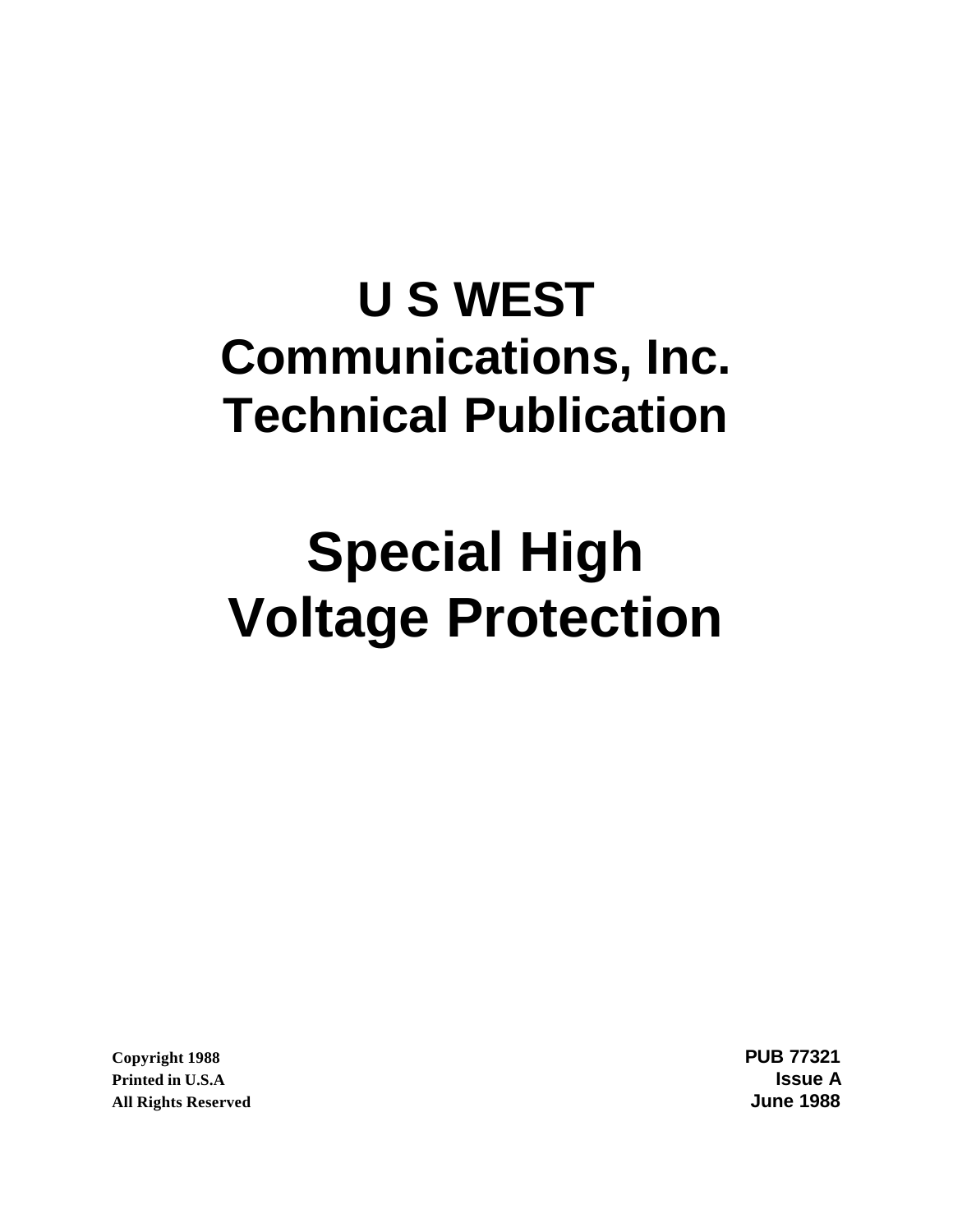#### **NOTICE**

This publication describes telecommunication services provided by U S WEST that extend into high voltage environments. Services that enter high voltage environments may require special protection.

U S WEST assumes no responsibility for any costs incurred by a Supplier in conforming to the contents of this publication. Further, conformance to this publication does not constitute a guarantee of a given supplier's equipment and/or its associated documentation.

U S WEST reserves the right, without prior notice, to revise this publication for any reason.

If further information is required, please contact:

U S WEST Business Resources Manager - Information Release Room 510 1999 Broadway Denver, CO 80202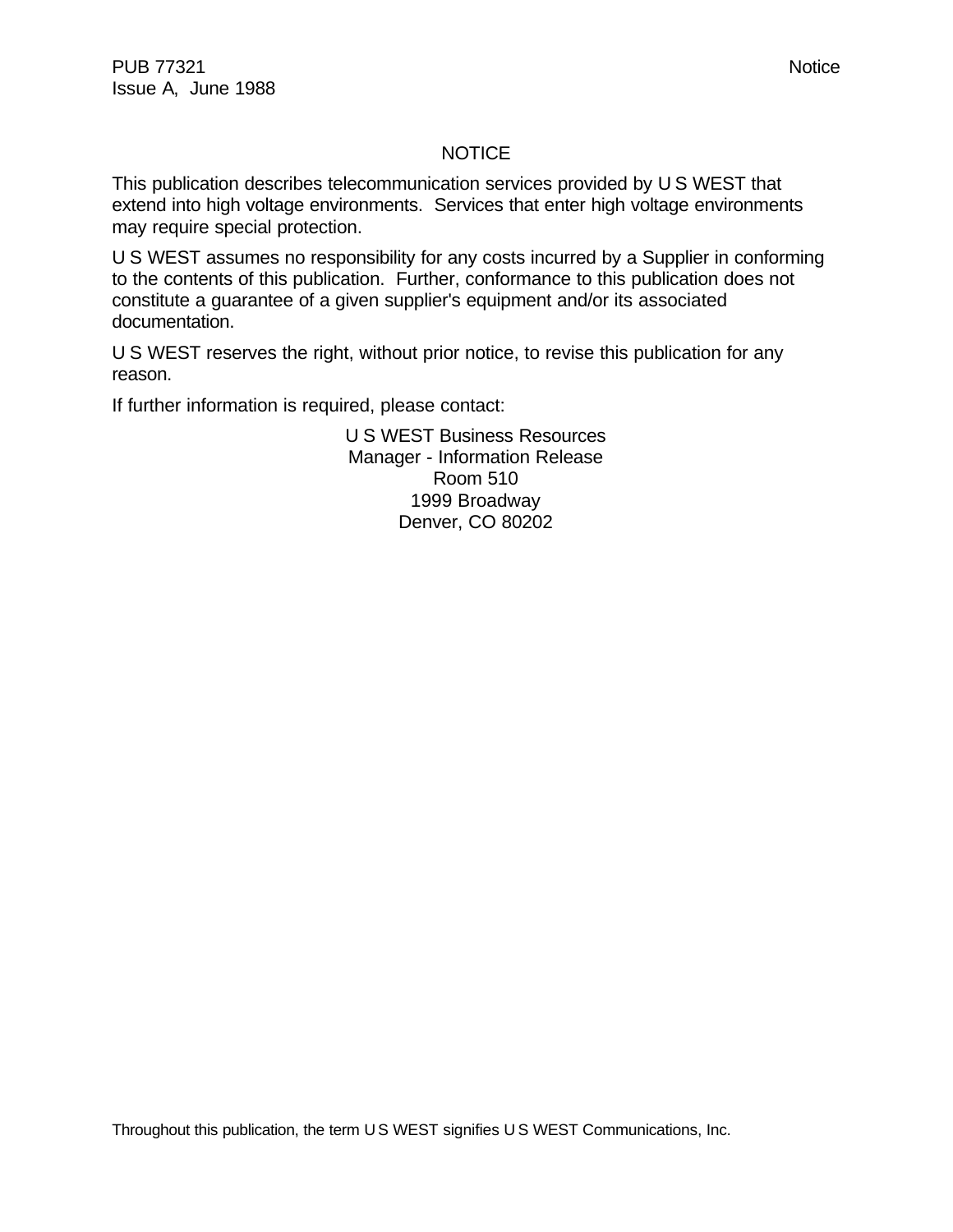$\overline{a}$ 

#### PLEASE TEAR OUT AND SEND YOUR COMMENTS/SUGGESTIONS TO:

#### U S WEST BUSINESS RESOURCES, INC. Manager - Writing Services 1801 California, Room 1340 Denver, Colorado 80202 (303) 298-8740

Information from you helps us to improve our Publications. Please take a few moments to answer the following questions and return to the above address.

| Was this Publication valuable to you in determining<br>our requirements?                                                                                | YES        | NO D         |
|---------------------------------------------------------------------------------------------------------------------------------------------------------|------------|--------------|
| Was the information accurate and up-to-date?                                                                                                            | YES        | NO <b>NO</b> |
| Was the information easily understood?                                                                                                                  | <b>YES</b> | NO           |
| Were the contents logically sequenced?                                                                                                                  | YES        | NO           |
| Were the printed pages legible?                                                                                                                         | <b>YES</b> | NO.          |
| Do you feel the description in the Catalog of Technical<br>Information and/or Digest of Technical Information<br>adequately described this Publication? | YES        | NO           |

If you answered NO to any of the questions and/or if you have any other comments or suggestions, please explain:

|                  |                                                                                                                                                                                                                                | (Attach additional sheet, if necessary) |  |
|------------------|--------------------------------------------------------------------------------------------------------------------------------------------------------------------------------------------------------------------------------|-----------------------------------------|--|
|                  | Name experience and the second contract of the second second contract of the second second contract of the second second second second second second second second second second second second second second second second sec |                                         |  |
|                  |                                                                                                                                                                                                                                |                                         |  |
|                  |                                                                                                                                                                                                                                |                                         |  |
|                  |                                                                                                                                                                                                                                |                                         |  |
| Telephone Number |                                                                                                                                                                                                                                |                                         |  |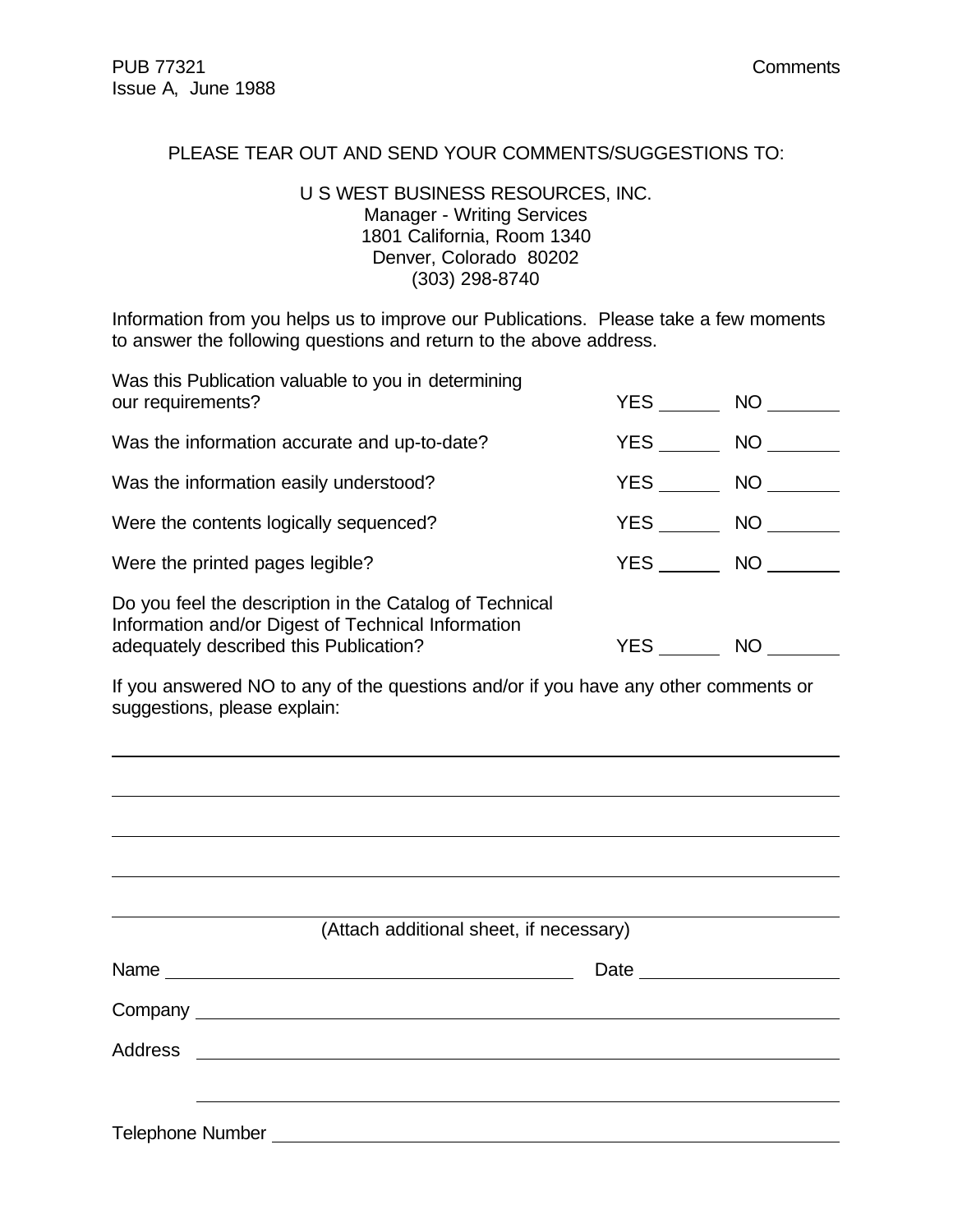#### **1. General**

This document describes telecommunications services provided by U S WEST that extend into high voltage environments. Services that enter high voltage environments may require special protection. This Special High Voltage Protection as designed by U S WEST will provide personnel and equipment safety while insuring the continuity of service. The provision of these services generally follows the recommendations of ANSI/IEEE STD. 487, "IEEE Guide for the Protection of Wire-Line Communication Facilities Serving Electric Power Stations."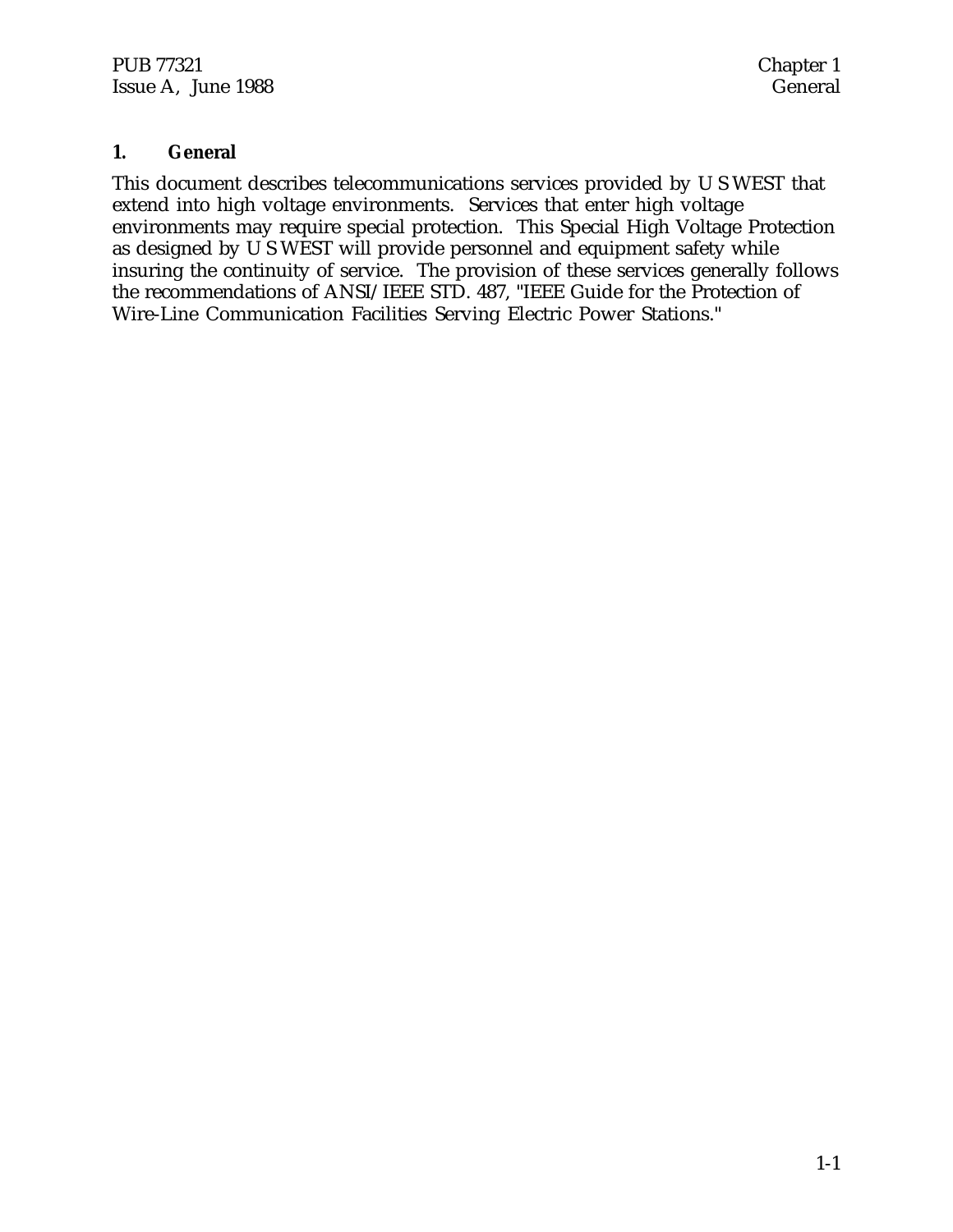#### **2. Purpose**

The purpose of this document is to describe services provided on facilities that extend into high voltage environments, i.e., electric power generating, switching and distributing locations. These services require high voltage protection whenever hazardous voltages of 1000V peak-asymmetrical or greater appear on those facilities due to Ground Potential Rise (GPR) and/or induction caused by faults in the customer's electric power system. Special High Voltage Protection is designed to isolate or neutralize hazardous voltages. The protection objectives on U S WEST services and facilities at these locations are as follows:

- To minimize electrical hazards to personnel engaged in construction, operation, maintenance and use of telecommunications services.
- To limit electrical damage to telecommunications equipment, cable and wire facilities.
- To provide the required service continuity and integrity of telecommunication transmission as specified by the customer with the approval of U S WEST.

This offering requires Special High Voltage Protection at the customer's premises and at the U S WEST Central Office whenever the fault-produced GPR/induction equals or exceeds 1000V peak-asymmetrical.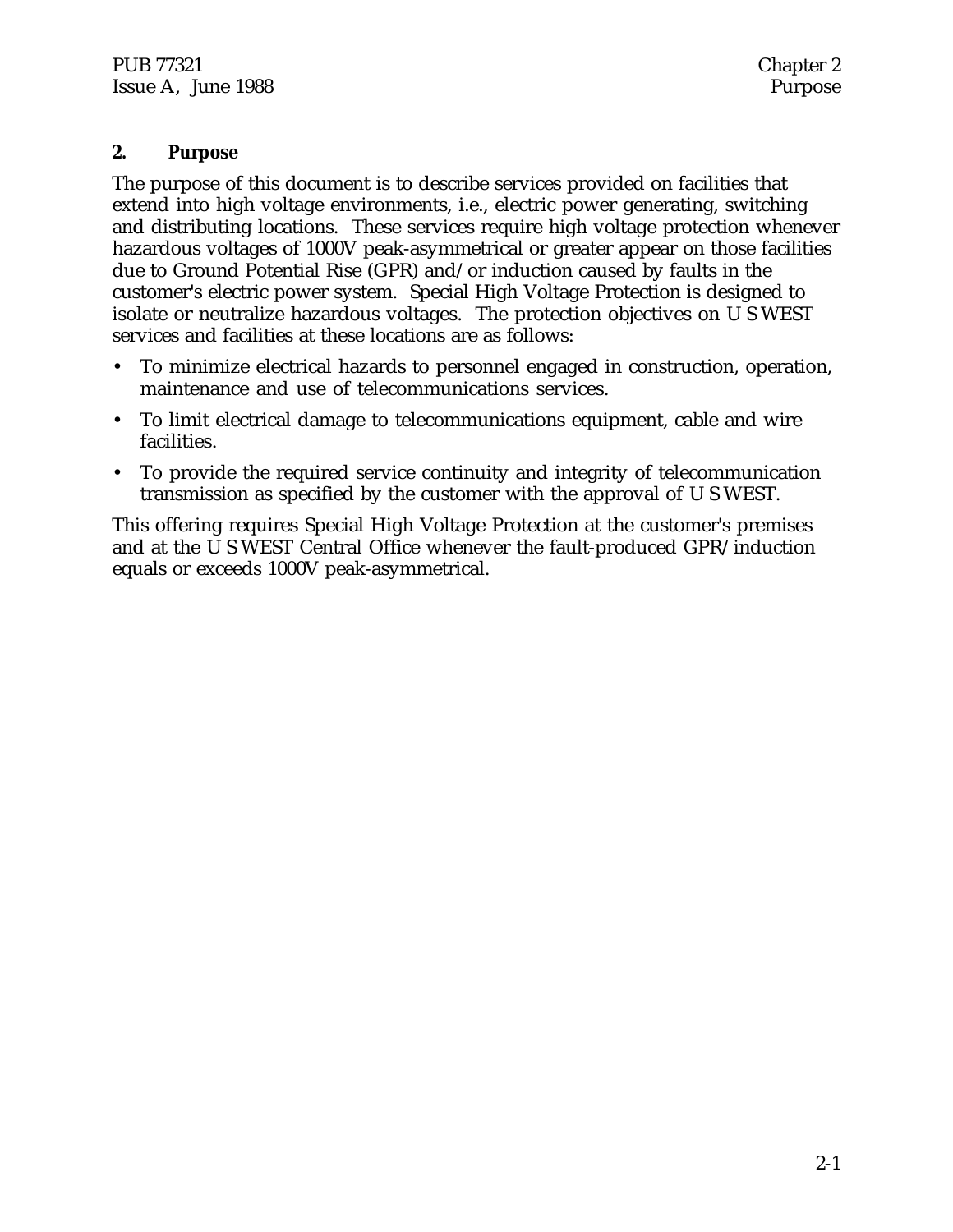#### **3. Responsibility of U S WEST**

U S WEST, working in conjunction with the customer, shall determine the proper methods of protection required to achieve the objectives set forth in Chapter 2. The method of protection for every service in a cable shall be coordinated by U S WEST to be compatible with the protection provided for the most critically important service in that cable.

It is expressly declared that metallic facilities are in continually decreasing supply, and U S WEST is not obligated to continue to make such facilities available. Metallic facilities are offered only where existing facilities and operating conditions permit.

U S WEST reserves the right to treat Special High Voltage Protection on an individual case basis, dependent on the type of facilities available.

U S WEST reserves the right to suspend any service without adequate Special High Voltage Protection until adequate protection is provided.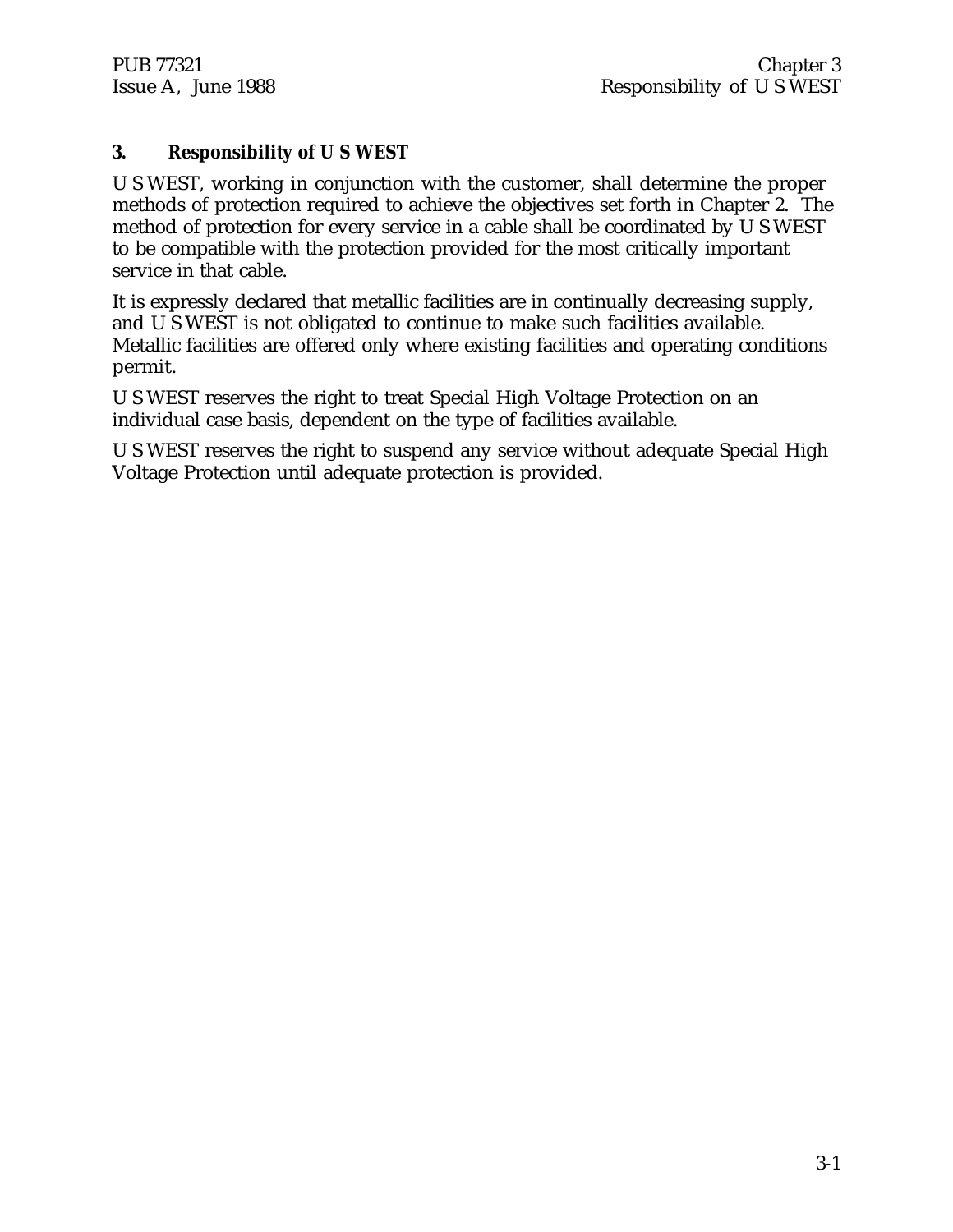#### **4. Responsibility of the Customer**

The customer shall be responsible for providing to U S WEST a completed Form RG31-0048, "Design Information for Power Industry Channels," (see Exhibits 10-1, pages 1-3 on pages 10-2 through 10-4) which includes the following:

- Exhibit 10-1, page 10-2 is the front of Form RG31-0048 with numbered blocks used for directions on how it is to be completed.
- Exhibit 10-1, page 10-3 is the back of Form RG31-0048 which identifies service types and performance objectives.
- Exhibit 10-1, page 10-4 is the instructions for filling out Form RG31-0048 using Exhibit 10-1, page 10-2.

Changes in the information provided in the first paragraph in this chapter will require written notification, along with a revised Form RG31-0048. These changes shall be provided as they occur to permit reevaluation and redesign of the exsisting high voltage protection.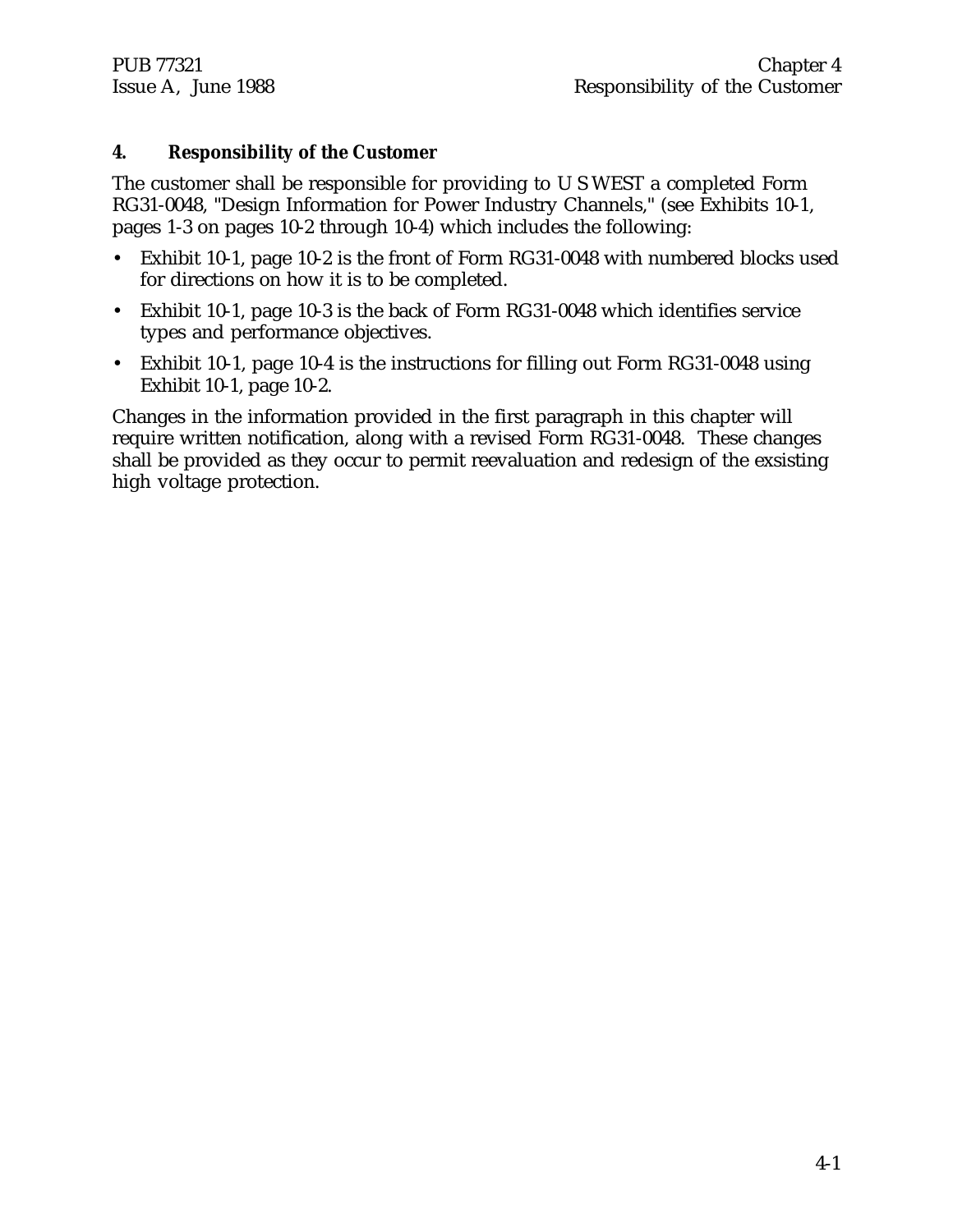#### **5. Protection Service Types**

Protection services which U S WEST offers are identified according to the following types:

- Type 1 Services requiring either dc transmission or ac and dc transmission, used for Basic Exchange Telephone Service and/or Private Line Access Service.
- Type 2 Private Line Access Service requiring (ac/dc) Voiceband or (dc) Narrowband transmission, used for pilot wire protective relaying or (dc) tripping respectively.
- Type 3 Private Line Access Service requiring (ac) Voiceband/Data transmission only, used for telemetering, supervisory control, data, etc.
- Type 4 Private Line Access Service requiring (ac) Voiceband transmission only, used for audio tone protective relaying.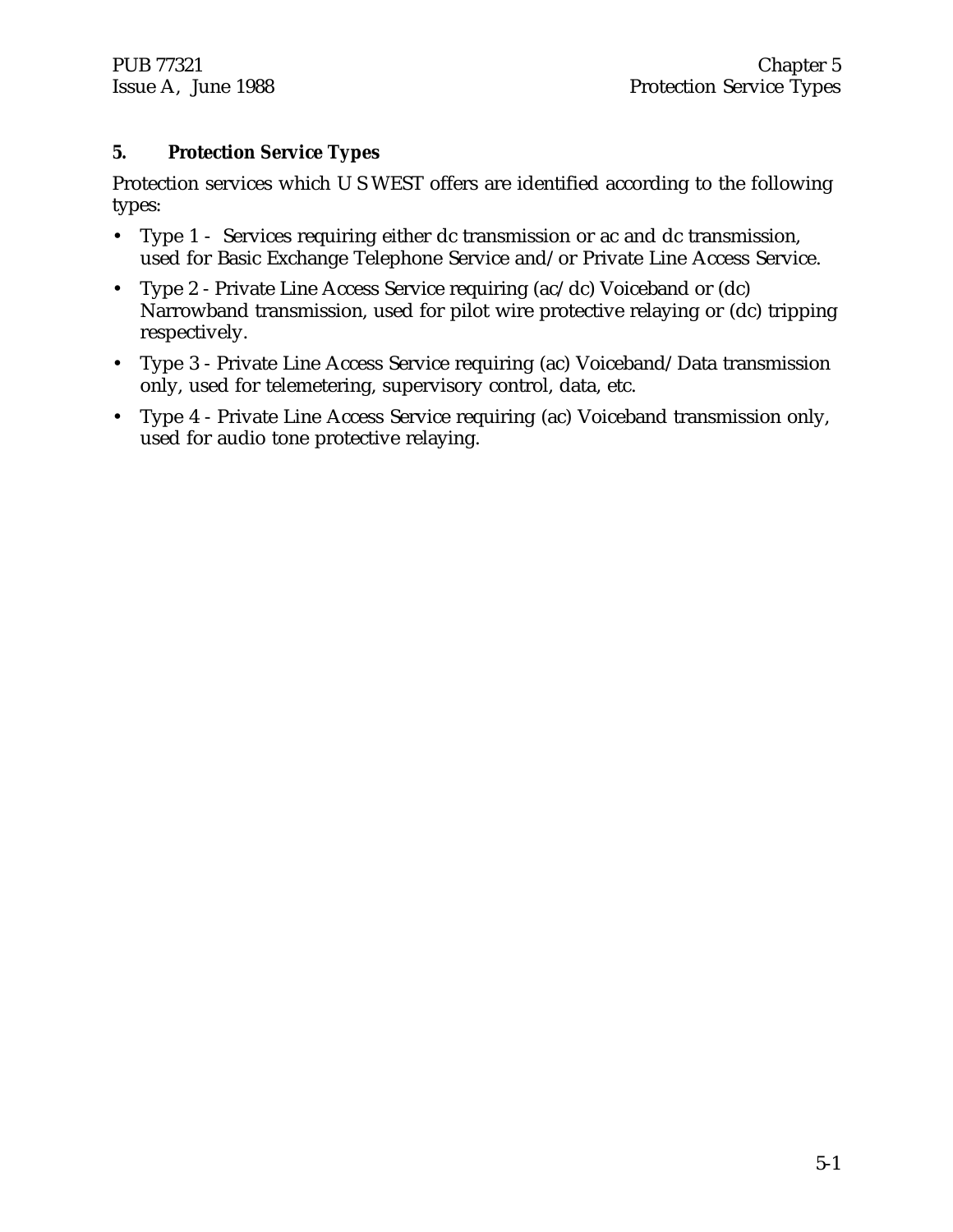#### **6. Service Performance Objective Classifications**

Interruptions for outages of telecommunications circuits serving electric power substations may occur for physical reasons such as cable damage due to extraordinary heavy storm loading, a vehicle striking and breaking a utility pole, a cable cut, a lightning strike, or any other natural disaster. Circuit failures caused by such events cannot be prevented and U S WEST expressly states that provision of the service provided in this section cannot preclude such service outages as many occur due to the above mentioned circumstances.

Interruptions or outages due to the effects (Ground Potential Rise and/or induction) of faults in the customer's power generating, transmission and/or distribution systems are minimized through the installation and maintenance of high voltage protection service which is designed to operate in a fault-produced electrical environment.

Service Performance Objective Classifications have been established for the purpose of permitting the customer to specify the performance objectives for most types of telecommunications services provided to power stations. Service Performance Objective Classifications are offered to provide various degrees of service continuity during power system faults.

- Class A Non-interruptible service performance (must function before, during and after the power fault condition) for services requiring ac transmission only. Class A service cannot tolerate even a momentary service interruption. Nontolerable service interruptions include both loss of dependability (failure to deliver a valid trip or control signal) and loss of security (delivery of a false trip or control signal).
- Class B Self-restoring interruptible service performance (must function before and after the power fault condition) for any service. Class B service can tolerate a service interruption for the duration of a power system fault but service continuity must be restored immediately after the fault without requiring any repair personnel activity.
- Class C Normal service which does not require Special High Voltage Protection. Interruptible service performance (can tolerate a station visit to restore service) for power stations with a GPR less than 1000V peak-asymmetrical. Class C service cannot be provided in conjunction with Class A or Class B service.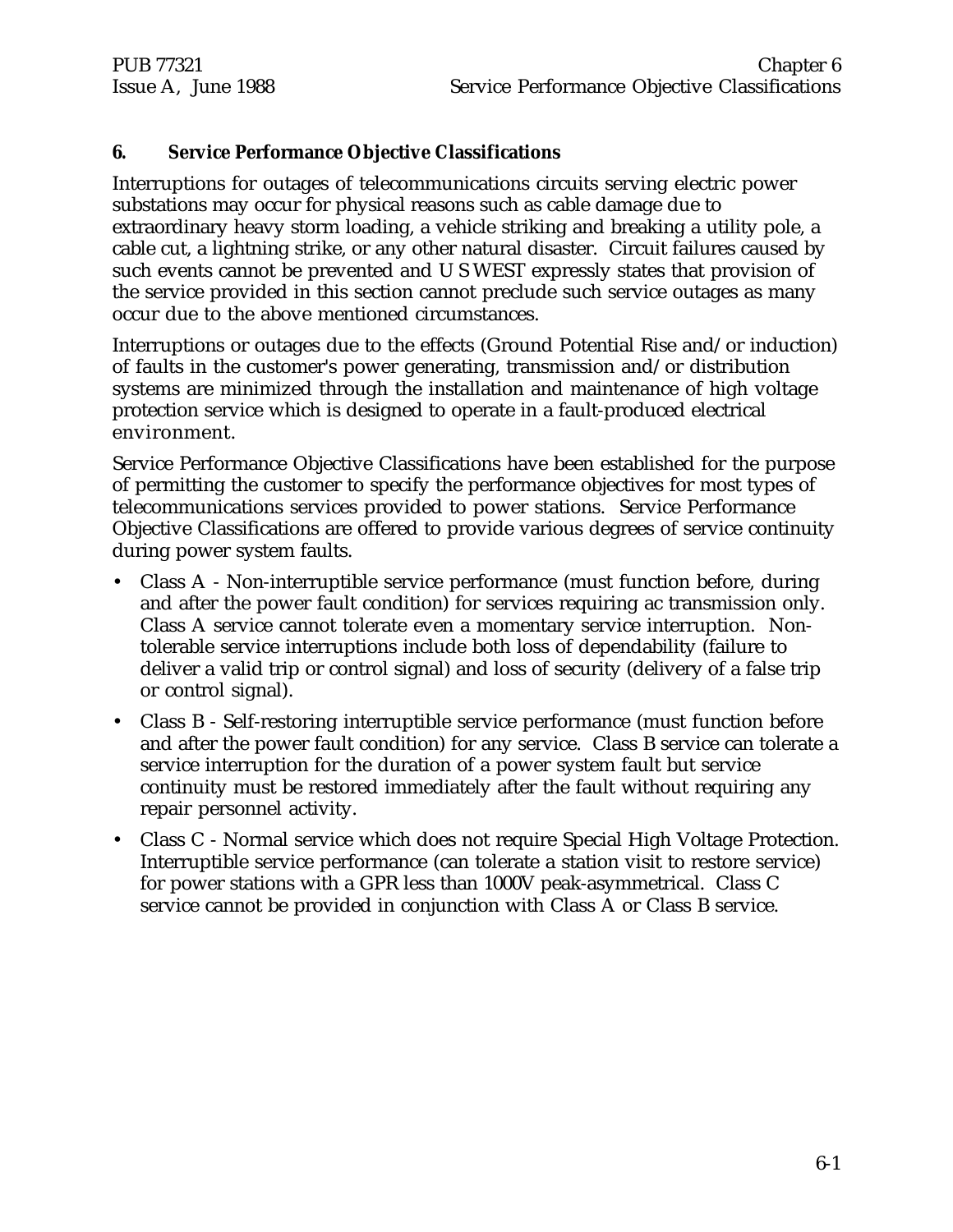PUB 77321 Chapter 7<br>
Issue A, June 1988 Chapter 7 Issue A, June 1988

### **7. Service Offerings**

The following customer option matrix identifies intralata service offerings with service performance objective classifications and the associated Universal Service Order Code (USOC).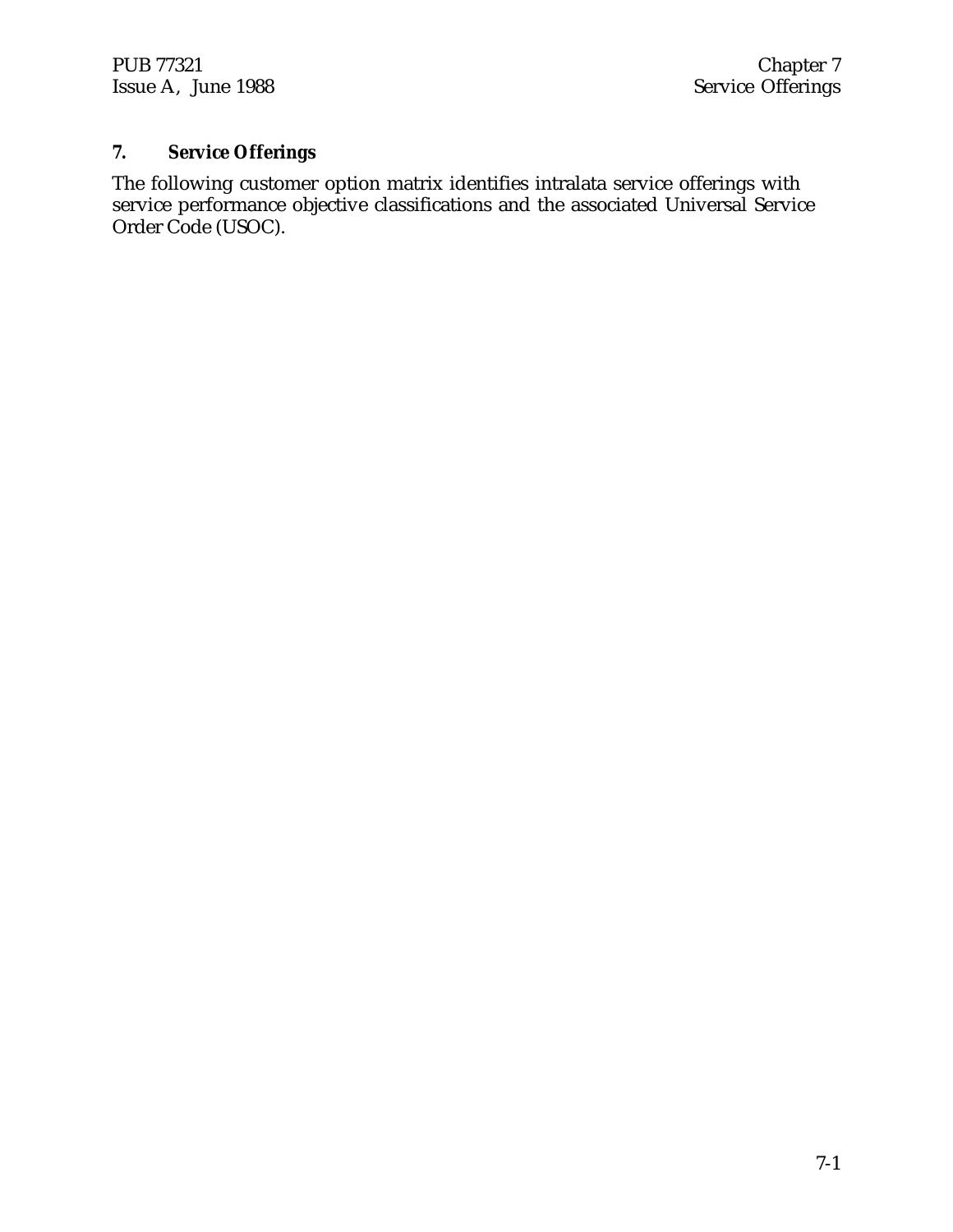| TYPE/           |                        |                           |                       |                           |                         |                    |                           |                  |                          |                           |                      |                         |
|-----------------|------------------------|---------------------------|-----------------------|---------------------------|-------------------------|--------------------|---------------------------|------------------|--------------------------|---------------------------|----------------------|-------------------------|
| <b>CLASS</b>    | <b>SERVICE</b>         |                           |                       |                           |                         | USOC (NOTES 1 & 2) |                           |                  |                          |                           |                      |                         |
| <b>SERVICES</b> | <b>CODES</b>           | HV<br>$\mathbf{A}$        | <b>HV</b><br>$\bf{B}$ | <b>HV</b><br>$\mathbf C$  | H <sub>V</sub><br>D     |                    | <b>HVE HVF HV</b>         | $\bf G$          | <b>HV</b><br>$\mathbf H$ | <b>HVJ</b>                | <b>HV</b><br>$\bf K$ | <b>HVL</b>              |
| 1B              | $\overline{LS}$        |                           |                       | X                         |                         |                    |                           |                  |                          |                           |                      |                         |
| 1B              | $\overline{BA}$        |                           |                       | $\overline{\text{X}}$     |                         |                    |                           |                  |                          |                           |                      |                         |
| 1B              | SG                     |                           |                       | $\overline{X}$            |                         |                    |                           |                  |                          |                           |                      |                         |
| 1B              | $\overline{\text{CS}}$ |                           |                       | X                         |                         |                    |                           |                  |                          |                           |                      |                         |
| 2B              | $\overline{PV}$        |                           | X                     |                           |                         | $\overline{X}$     |                           |                  |                          |                           |                      |                         |
| 2B              | $\overline{PW}$        |                           | $\overline{X}$        |                           |                         | X                  |                           |                  |                          |                           |                      |                         |
| 1B              | $\overline{TC}$        | $\mathbf X$               |                       | X                         |                         |                    |                           |                  |                          |                           |                      |                         |
| 1B              | $\overline{\text{TT}}$ | $\overline{X}$            |                       | $\overline{\text{X}}$     |                         |                    |                           |                  |                          |                           |                      |                         |
| 3B              | PA                     |                           |                       |                           |                         |                    |                           |                  | X                        | X                         |                      |                         |
| 1B              | PL                     |                           |                       | X                         | X                       |                    |                           |                  |                          |                           |                      |                         |
| 1B              | RT                     |                           |                       | $\overline{X}$            | $\overline{\mathbf{X}}$ |                    |                           |                  |                          |                           |                      |                         |
| $3\overline{A}$ | $\overline{\text{VM}}$ |                           |                       |                           |                         |                    | X                         | X                |                          |                           |                      |                         |
| $\overline{3B}$ | $\overline{\text{VM}}$ |                           |                       |                           |                         |                    |                           |                  | X                        | $\boldsymbol{X}$          |                      |                         |
| 1B              | $\overline{OS}$        |                           |                       | $\overline{\mathbf{X}}$   |                         |                    |                           |                  |                          |                           |                      |                         |
| 1B              | IT                     |                           |                       |                           | X                       |                    |                           |                  |                          |                           |                      |                         |
| 1B              | <b>TA</b>              |                           |                       |                           | $\overline{X}$          |                    |                           |                  |                          |                           |                      |                         |
| 1B              | TL                     |                           |                       |                           | $\overline{\mathbf{X}}$ |                    |                           |                  |                          |                           |                      |                         |
| $3\overline{A}$ | <b>FD</b>              |                           |                       |                           |                         |                    | $\boldsymbol{\mathrm{X}}$ | $\boldsymbol{X}$ |                          |                           |                      |                         |
| 3B              | <b>FD</b>              |                           |                       |                           |                         |                    |                           |                  | X                        | X                         |                      |                         |
| 4A              | PR                     |                           |                       |                           |                         |                    |                           |                  |                          |                           | X                    | $\overline{\mathbf{X}}$ |
| 3A              | $\overline{SS}$        |                           |                       |                           |                         |                    | X                         | X                |                          |                           |                      |                         |
| 3B              | $\overline{SS}$        |                           |                       |                           |                         |                    |                           |                  | X                        | X                         |                      |                         |
| 1B              | LA                     | X                         |                       | $\mathbf N$               | $\mathbf N$             |                    |                           |                  |                          |                           |                      |                         |
| 3B              | MT                     |                           |                       |                           |                         |                    |                           |                  | X                        |                           |                      |                         |
| 1B              | DP                     | $\overline{X}$            |                       |                           | ${\bf N}$               |                    |                           |                  |                          |                           |                      |                         |
| 1B              | $\overline{DQ}$        | $\overline{X}$            |                       |                           | $\overline{\mathbf{N}}$ |                    |                           |                  |                          |                           |                      |                         |
| 1B              | DR                     | $\boldsymbol{\mathrm{X}}$ |                       |                           | $\mathbf N$             |                    |                           |                  |                          |                           |                      |                         |
| 1B              | $\overline{DW}$        | $\boldsymbol{\mathrm{X}}$ |                       |                           | ${\bf N}$               |                    |                           |                  |                          |                           |                      |                         |
| 3B              | $\overline{DA}$        |                           |                       |                           |                         |                    |                           |                  |                          | $\overline{X}$            |                      |                         |
| 1B              | <b>FX</b>              |                           |                       | $\boldsymbol{\mathrm{X}}$ |                         |                    |                           |                  |                          |                           |                      |                         |
| 1B              | $\overline{FT}$        |                           |                       | $\overline{\text{X}}$     |                         |                    |                           |                  |                          |                           |                      |                         |
| 1B              | OP                     |                           |                       | $\overline{X}$            |                         |                    |                           |                  |                          |                           |                      |                         |
| $3\,\mathrm{B}$ | HC                     |                           |                       |                           |                         |                    |                           |                  |                          | $\boldsymbol{\mathrm{X}}$ |                      |                         |
| 1B              | $\overline{UC}$        |                           |                       | $\boldsymbol{X}$          | X                       |                    |                           |                  |                          |                           |                      |                         |
| 1B              | $\overline{UD}$        |                           |                       | $\overline{X}$            | $\overline{\mathbf{X}}$ |                    |                           |                  |                          |                           |                      |                         |
| 3B              | UE                     |                           |                       |                           |                         |                    |                           |                  | $\overline{X}$           |                           |                      |                         |
| 3A              | $\overline{UG}$        |                           |                       |                           |                         |                    | $\overline{\mathbf{X}}$   | $\overline{X}$   |                          |                           |                      |                         |
| 3B              | $\overline{UG}$        |                           |                       |                           |                         |                    |                           |                  | $\overline{\mathbf{X}}$  | $\overline{X}$            |                      |                         |
| $3\,\mathrm{B}$ | UH                     |                           |                       |                           |                         |                    |                           |                  |                          | ${\bf N}$                 |                      |                         |
| 1B              | $\overline{US}$        | $\mathbf X$               |                       | ${\bf N}$                 | ${\bf N}$               |                    |                           |                  |                          |                           |                      |                         |
| 1B              | <b>UY</b>              | $\overline{X}$            |                       | $\overline{X}$            |                         |                    |                           |                  |                          |                           |                      |                         |
| 1B              | $\overline{UZ}$        |                           |                       | $\overline{X}$            | $\overline{X}$          |                    |                           |                  |                          |                           |                      |                         |

**Figure 7-1** Intralata Service Offerings Matrix (1 of 2)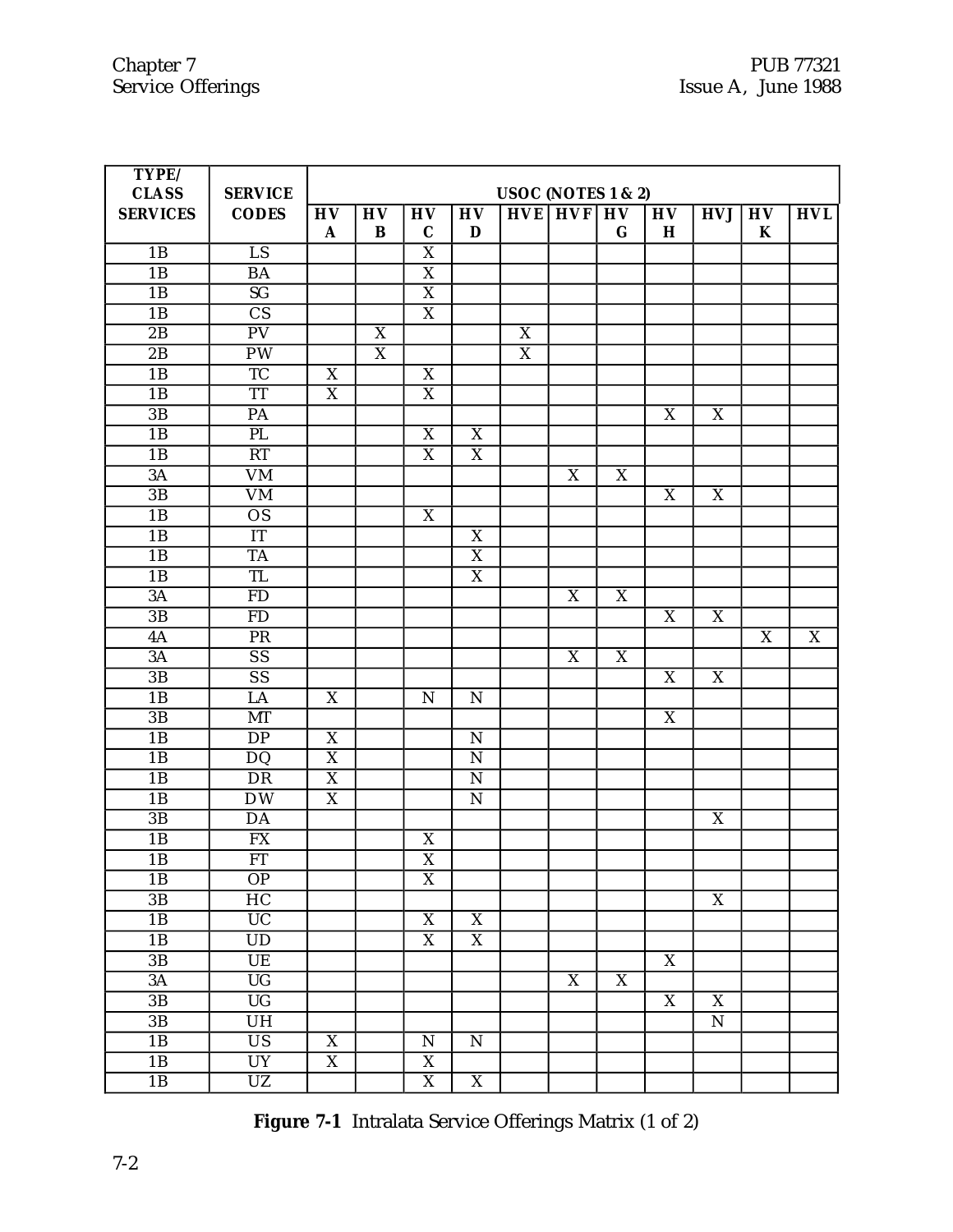N-Not available for all applications. Applied on an individual case basis.

X-Available USOCs for these services.

- NOTE 1: The following USOCs are used with 2-Wire services: HVC, HVE, HVF, HVH and HVK. The remaining USOCs are used with 4-Wire services.
- NOTE 2: USOC codes HVA and HVB are limited to services with a maximum ground potential rise of 4.0 kV rms and a maximum accumulated volt second requirement of 11.
- NOTE 3: C and D conditioning options are not affected by high voltage protection.<br>NOTE 4: Not all available service codes are on this list. Other services and special
- Not all available service codes are on this list. Other services and special assemblies will be handled on an individual case basis.

**Figure 7-1** Intralata Service Offerings Matrix (2 of 2)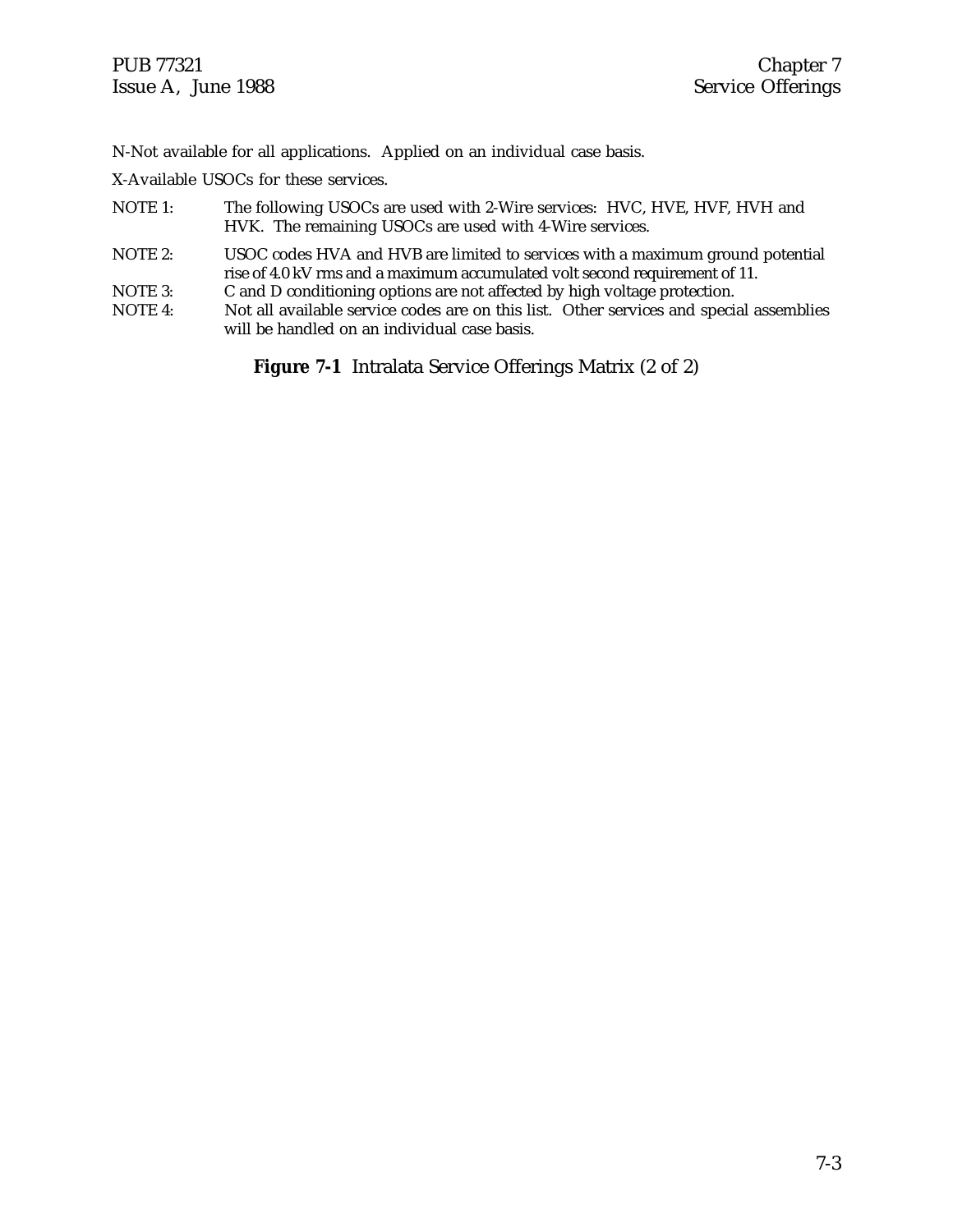The following customer option matrix identifies interlata service offerings with service performance objective classifications and the associated Universal Service Order Code (USOC).

| TYPE/<br><b>CLASS</b> | <b>SERVICE</b><br><b>DESIGNATO</b> | USOC (NOTES 1 & 2)        |                 |                           |                       |   |                           |                |                         |                         |                         |                         |
|-----------------------|------------------------------------|---------------------------|-----------------|---------------------------|-----------------------|---|---------------------------|----------------|-------------------------|-------------------------|-------------------------|-------------------------|
|                       | ${\bf R}$                          |                           |                 |                           |                       |   |                           |                |                         |                         |                         |                         |
| <b>SERVICE</b>        | <b>CODES</b>                       | <b>HV</b>                 | $\overline{HV}$ | <b>HV</b>                 | <b>HV</b>             |   | $HVE$ $HVF$ $HV$          |                | H <sub>V</sub>          | <b>HVJ</b>              | H <sub>V</sub>          | <b>HVL</b>              |
|                       |                                    | A                         | B               | $\mathbf C$               | D                     |   |                           | $\mathbf G$    | H                       |                         | K                       |                         |
| 1B                    | $\overline{VG1}$                   |                           |                 | $\overline{\mathbf{X}}$   | $\overline{X}$        |   |                           |                |                         |                         |                         |                         |
| 1B                    | $\overline{VG2}$                   | ${\bf S}$                 |                 | $\boldsymbol{X}$          | $\overline{X}$        |   |                           |                |                         |                         |                         |                         |
| 1B                    | $\overline{\text{VG3}}$            | $\overline{S}$            |                 | $\overline{\mathbf{X}}$   | $\overline{X}$        |   |                           |                |                         |                         |                         |                         |
| 1B                    | $\overline{VG4}$                   |                           |                 |                           | $\overline{\text{X}}$ |   |                           |                |                         |                         |                         |                         |
| 3A                    | $\overline{VG5}$                   |                           |                 |                           |                       |   | $\boldsymbol{\mathrm{X}}$ | X              |                         |                         |                         |                         |
| 3B                    | $\overline{VG5}$                   |                           |                 |                           |                       |   |                           |                | X                       | X                       |                         |                         |
| 3A                    | $\overline{\text{VG6}}$            |                           |                 |                           |                       |   |                           | $\overline{X}$ |                         |                         |                         |                         |
| $\overline{3B}$       | $\overline{\text{VG6}}$            |                           |                 |                           |                       |   |                           |                |                         | $\overline{X}$          |                         |                         |
| 1B                    | $\overline{VG7}$                   | ${\bf S}$                 |                 | $\boldsymbol{X}$          | $\mathbf X$           |   |                           |                |                         |                         |                         |                         |
| 1B                    | $\overline{\text{VG8}}$            | $\overline{s}$            |                 | $\overline{s}$            | $\overline{s}$        |   |                           |                |                         |                         |                         |                         |
| 1B                    | $\overline{VG9}$                   | ${\bf S}$                 |                 |                           | $\mathbf X$           |   |                           |                |                         |                         |                         |                         |
| 3A                    | $\overline{\text{VG}10}$           |                           |                 |                           |                       |   | $\boldsymbol{\mathrm{X}}$ | X              |                         |                         |                         |                         |
| 3B                    | $\overline{\text{VG}10}$           |                           |                 |                           |                       |   |                           |                | $\overline{\mathbf{X}}$ | $\overline{\mathbf{X}}$ |                         |                         |
| 3A                    | $\overline{VG11}$                  |                           |                 |                           |                       |   | $\boldsymbol{\mathrm{X}}$ | X              |                         |                         |                         |                         |
| 3B                    | $\overline{\text{VG}11}$           |                           |                 |                           |                       |   |                           |                | X                       | $\boldsymbol{X}$        |                         |                         |
| 4A                    | $\overline{\text{VG12}}$           |                           |                 |                           |                       |   |                           |                |                         |                         | $\overline{\mathbf{X}}$ | $\overline{\mathbf{X}}$ |
| 1B                    | $\overline{\text{VGW}}$            | S                         |                 | ${\bf S}$                 | ${\bf S}$             |   |                           |                |                         |                         |                         |                         |
| 3B                    | $\overline{\text{VGB}}$            |                           |                 |                           |                       |   |                           |                | X                       | X                       |                         |                         |
| 1B                    | LS1                                |                           |                 | $\overline{\mathbf{X}}$   |                       |   |                           |                |                         |                         |                         |                         |
| 1B                    | LS2                                |                           |                 | $\overline{X}$            |                       |   |                           |                |                         |                         |                         |                         |
| 2B                    | MT3                                |                           |                 |                           |                       | X |                           |                |                         |                         |                         |                         |
| 1B                    | TG1                                | $\overline{\mathbf{X}}$   |                 | $\overline{\mathbf{X}}$   |                       |   |                           |                |                         |                         |                         |                         |
| 1B                    | TG <sub>2</sub>                    |                           |                 | $\boldsymbol{\mathrm{X}}$ | $\mathbf X$           |   |                           |                |                         |                         |                         |                         |
| 1B                    | <b>FGA</b>                         | ${\bf S}$                 |                 | ${\bf S}$                 | $\overline{S}$        |   |                           |                |                         |                         |                         |                         |
| 1B                    | FGB                                | $\overline{S}$            |                 | $\overline{S}$            | $\overline{s}$        |   |                           |                |                         |                         |                         |                         |
| 1B                    | FGC                                | $\overline{S}$            |                 | $\overline{S}$            | $\overline{S}$        |   |                           |                |                         |                         |                         |                         |
| 1B                    | $\overline{\text{FGD}}$            | $\overline{S}$            |                 | $\overline{S}$            | $\overline{S}$        |   |                           |                |                         |                         |                         |                         |
| 1B                    | AP1                                |                           |                 | $\overline{X}$            |                       |   |                           |                |                         |                         |                         |                         |
| 1B                    | AP <sub>2</sub>                    |                           |                 | $\boldsymbol{\mathrm{X}}$ |                       |   |                           |                |                         |                         |                         |                         |
| 1B                    | AP3                                |                           |                 | $\overline{\mathbf{X}}$   |                       |   |                           |                |                         |                         |                         |                         |
| 1B                    | AP4                                |                           |                 | $\overline{\mathbf{X}}$   |                       |   |                           |                |                         |                         |                         |                         |
| 1B                    | DA1                                | $\overline{X}$            |                 |                           |                       |   |                           |                |                         |                         |                         |                         |
| 1B                    | $\overline{DA2}$                   | $\overline{X}$            |                 |                           |                       |   |                           |                |                         |                         |                         |                         |
| 1B                    | DA3                                | $\overline{X}$            |                 |                           |                       |   |                           |                |                         |                         |                         |                         |
| 1B                    | $\overline{DA4}$                   | $\boldsymbol{\mathrm{X}}$ |                 |                           |                       |   |                           |                |                         |                         |                         |                         |
| $\overline{3B}$       | HC1                                |                           |                 |                           |                       |   |                           |                |                         | $\overline{X}$          |                         |                         |

**Figure 7-2** Interlata Service Offerings Matrix (1 of 2)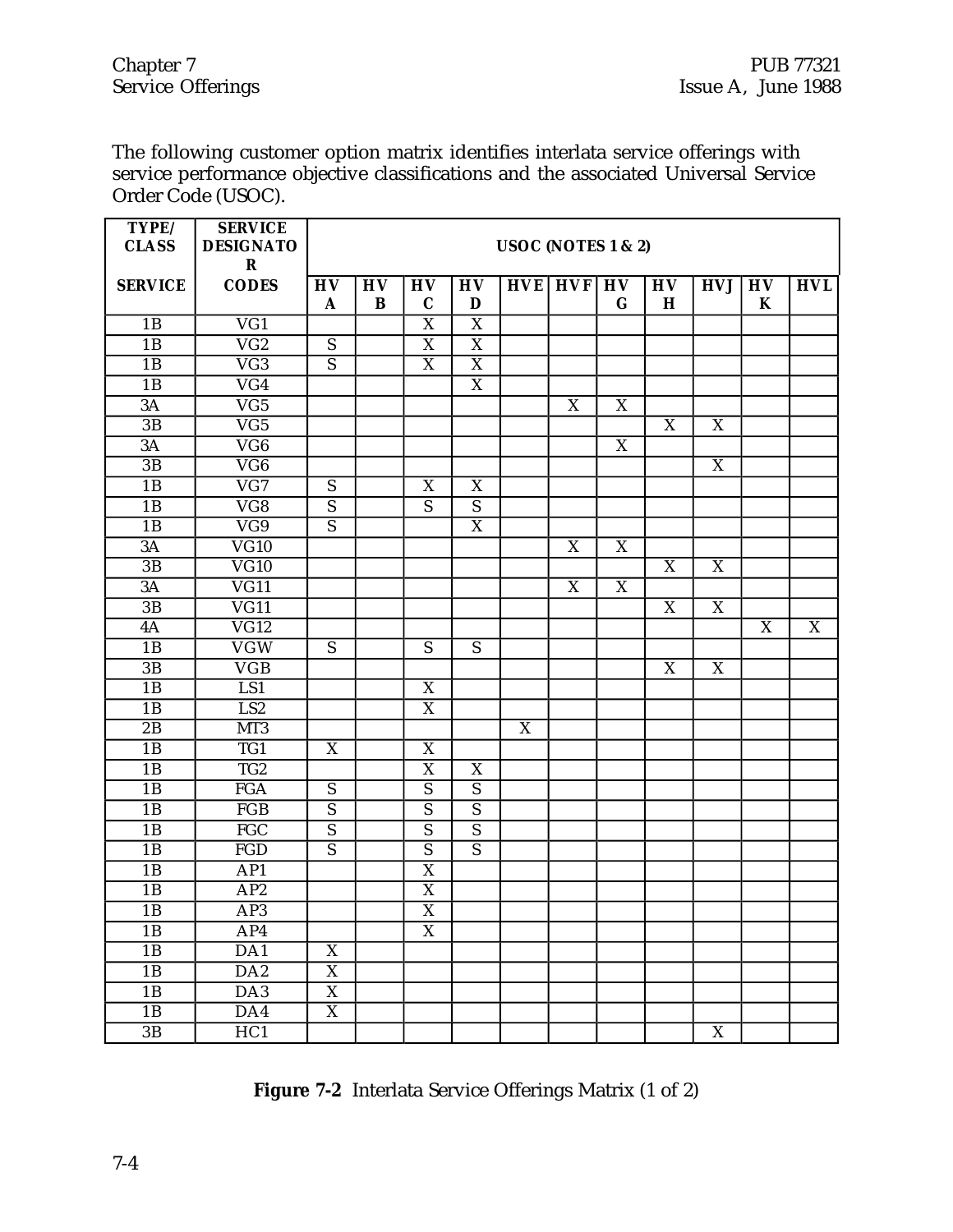S-Signaling is involved (e.g. loop-start, ground-start, E&M, etc.) See the Protocol portion of the Network Interface Code. X-Any Protocol portion of the Network Interface Code is permissible.<br>NOTE 1: The following USOCs are used with 2-Wire Network The following USOCs are used with 2-Wire Network Interface Codes: HVC, HVE, HVF, HVH and HVK. The remaining USOCs are used with 4-Wire Network Interface Codes. NOTE 2: USOC codes HVA and HVB are limited to services with a maximum ground potential

rise of 4.0 kV rms and a maximum accumulated volt second requirement of 11. NOTE 3: C and D conditioning options are not affected by high voltage protection.

**Figure 7-2** Interlata Service Offerings Matrix (2 of 2)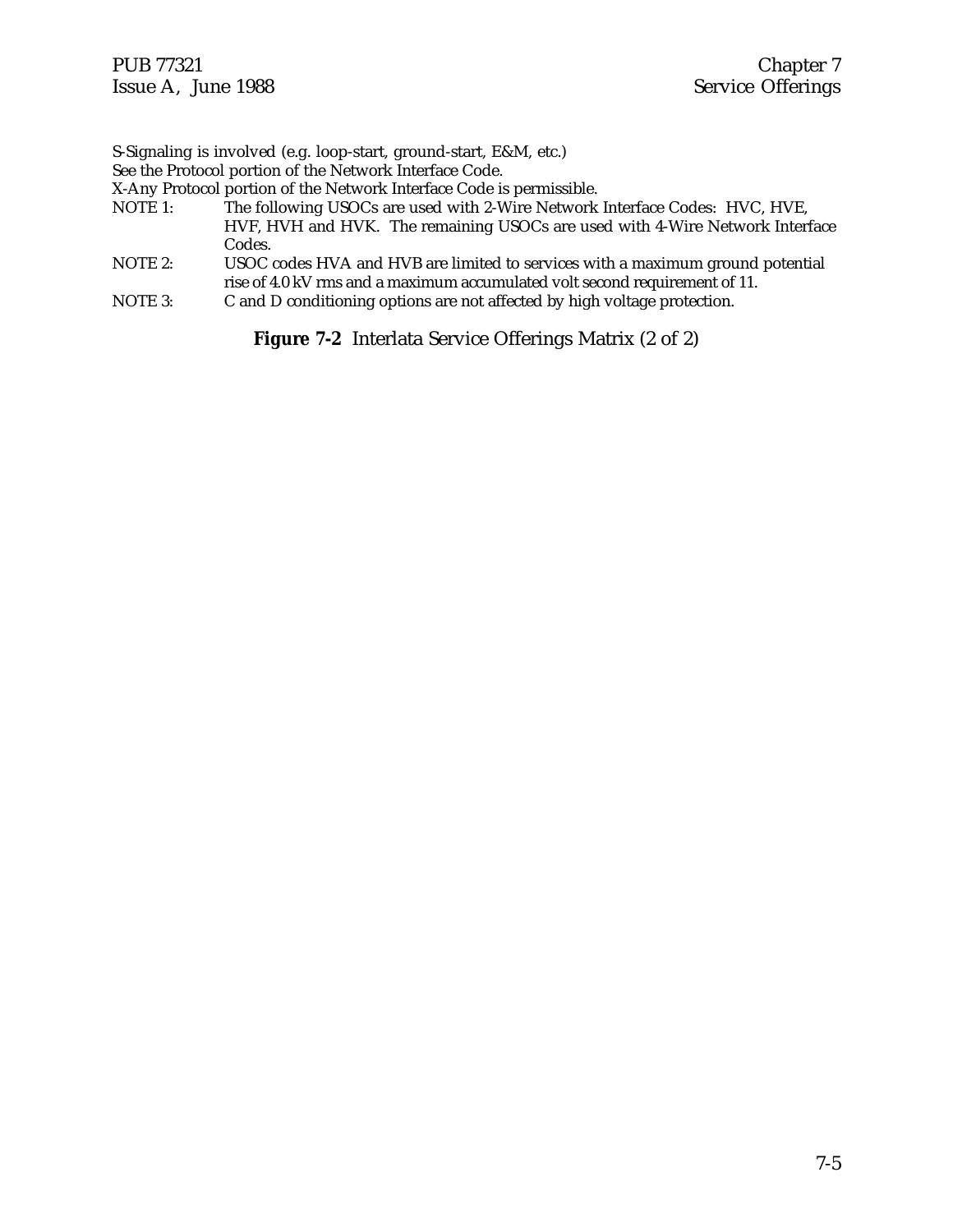#### **8. Ground Potential Rise (GPR)**

The formula used to determine the peak asymmetrical Ground Potential Rise (GPR) is:

Earth Return Fault current X Grid Impedance  $X\sqrt{2}$  X Peak Factor\*.

\* Peak Factor is determined from graph below using the  $X/R$  Ratio.



Maximum Peak Factor vs. Power System X/R Ratio

**Figure 8-1** Ground Potential Rise (GPR)

If the X/R ratio is not provided on Form RG31-0048, a value of 14 will be assumed.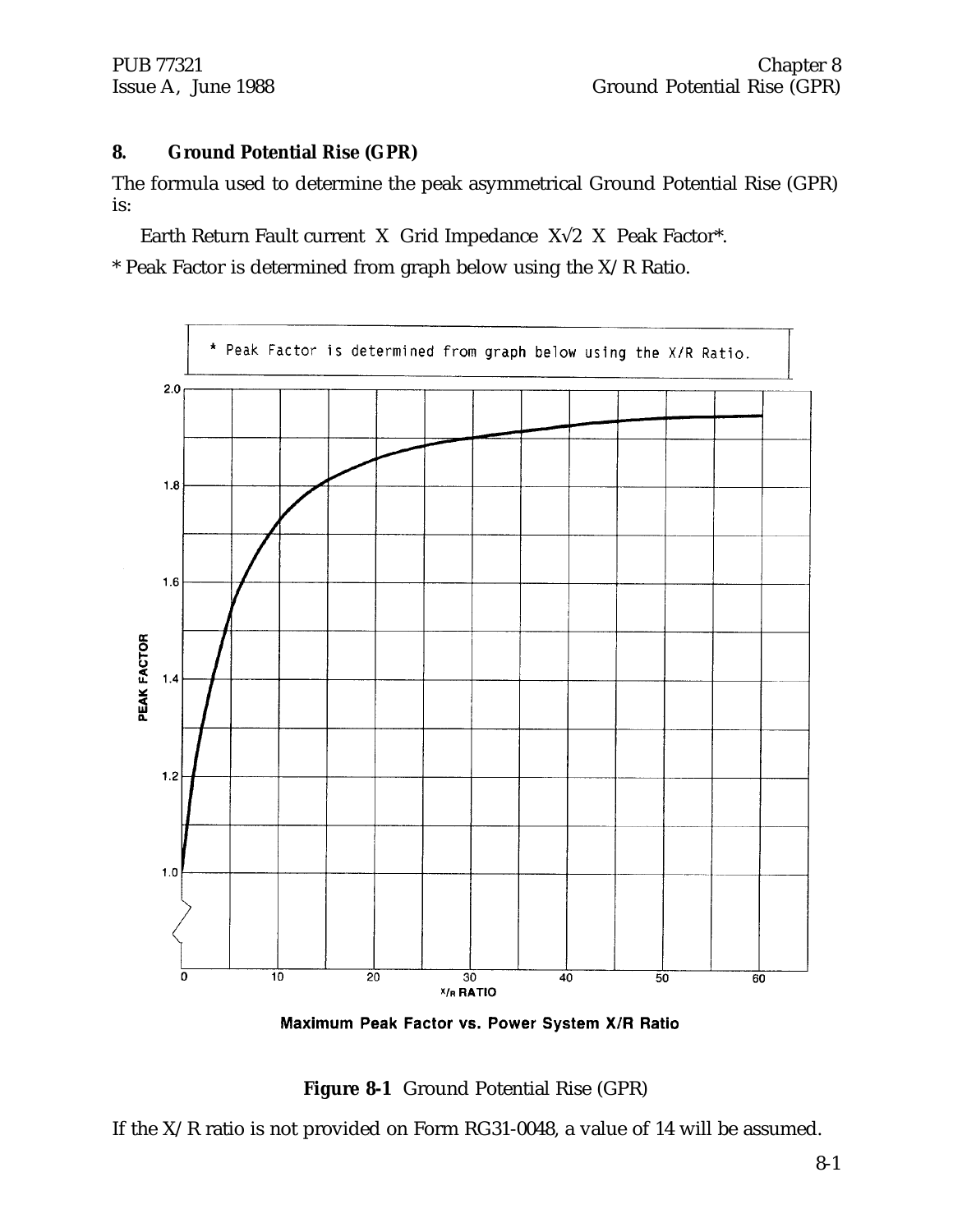#### **9. Ground Potential Distribution From Edge of Power Station Ground Grid with Respect to Remote Earth**

Graphs depicting the fraction of total Ground Potential Rise (GPR) in relation to the distance from the edge of the grid are provided in Exhibits 10-2, 10-3, 10-4 and 10-5. These graphs will be used by U S WEST to determine the physical distance from the edge of grid to the 300 volt point if actual test results were not provided on Form RG31-0048 (see Exhibit 10-1, page 10-4, Instruction 14).

The vertical axes of these graphs represent a fractional ratio of a selected voltage to the GPR. As a ratio the type of voltages (RMS, peak, peak asymmetrical) selected is of no consequence. U S WEST uses 300 volts as the selected voltage to determine the minimum distance from the edge of the grid to the general purpose cable splice location.

Linear interpolation between graphs maybe used to determine distances from the edge of grid areas not given.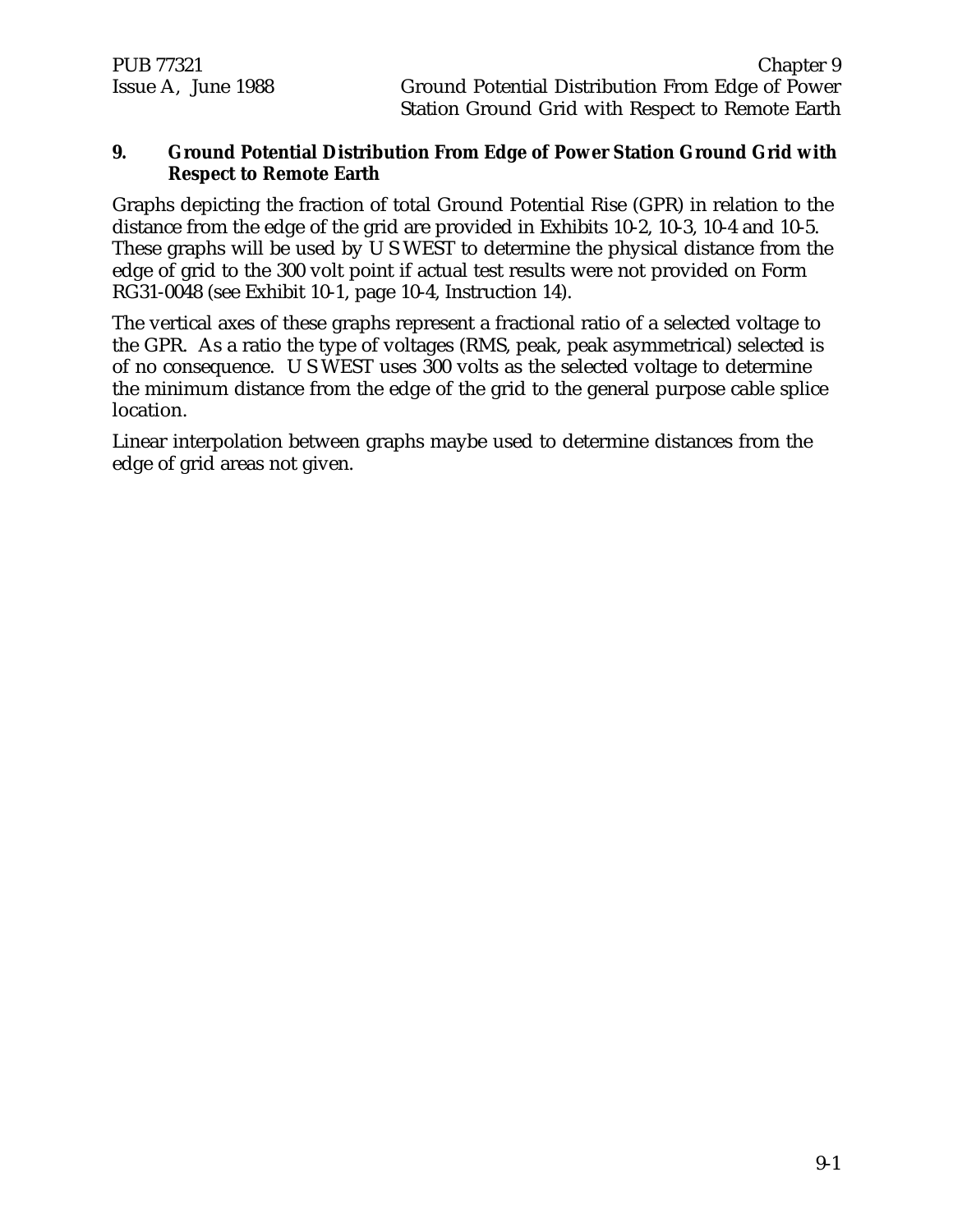#### **10. Detail Service Descriptions**

The detail service descriptions show the design configurations with the associated circuit usage (USOC). (See Exhibits 10-6 through 10-20).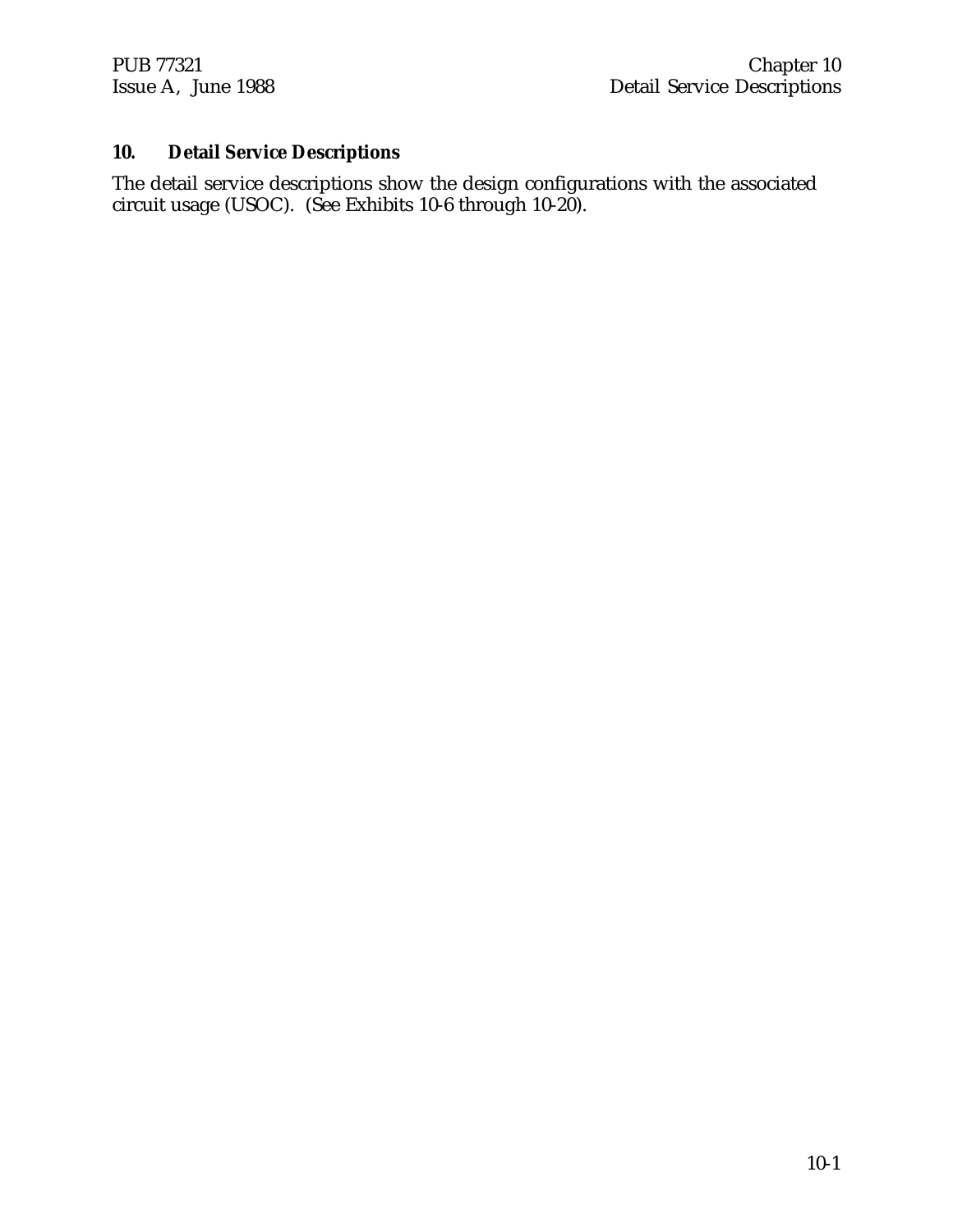#### **LISWEST** COMMUNICATIONS

RG31-0048<br>(4-86)

#### **DESIGN INFORMATION FOR POWER INDUSTRY CHANNELS**

**CUSTOMER INFORMATION** 

(Use one form for each service order requested. See item Service Classification.)

|                           |                | $PQ$ $\longrightarrow$ |
|---------------------------|----------------|------------------------|
| CUSTOMER                  |                |                        |
|                           |                |                        |
| LOCATION A - STATION NAME | <b>ADDRESS</b> | TEL NO.                |
|                           | v              |                        |
| LOCATION B - STATION NAME | <b>ADDRESS</b> | TEL. NO.               |
| 5                         |                |                        |

#### **GROUND POTENTIAL RISE (GPR) FAULT DATA**

|   | <b>FAULT CIRCUIT</b><br>X/R RATIO | <b>EARTH RETURN FAULT</b><br><b>CURRENT (RMS)</b> | GRID<br><b>IMPEDANCE</b> | <b>GRID AREA</b> | <b>GROUND POTENTIAL</b><br>RISE (RMS) |
|---|-----------------------------------|---------------------------------------------------|--------------------------|------------------|---------------------------------------|
|   | LOCATION A                        | AMPS                                              | OHMS                     | l SO. FT         | VOLTS                                 |
|   | c<br>o                            |                                                   |                          |                  | 10                                    |
|   | LOCATION B                        | AMPS                                              | OHMS                     | SQ. FT           | VOLTS                                 |
| 5 |                                   |                                                   |                          |                  |                                       |

SERVICE CLASSIFICATION (Definitions of type, Class and USOC are on reverse of this sheet. If Class C is requested leave Class item blank.)

|   | <b>LOCATION A</b><br>_______<br>---<br>------ | TYPE<br>. . | CLASS<br>$\ddot{\phantom{0}}$<br>⊷ | <b>USOC</b><br>13 | 14 |
|---|-----------------------------------------------|-------------|------------------------------------|-------------------|----|
| 5 | <b>LOCATION B</b>                             | TYPE        | <b>CLASS</b>                       | <b>USOC</b>       |    |

#### PROPOSED TERMINAL EQUIPMENT

|    | MAKE<br>15                                                          | MODEL<br>15 |                 | FACILITIES INTERFACE CODE<br>16 |               |
|----|---------------------------------------------------------------------|-------------|-----------------|---------------------------------|---------------|
|    | <b>CHANNEL TYPE</b> (Existing Service - New Request - Future Needs) |             | <b>EXISTING</b> | <b>NEW</b>                      | <b>FUTURE</b> |
| 17 | □ 2 W PHONE, 2 W TRUNK, DC CIRCUITS, ISDN (Type 1 Service)          |             | 18              | 19                              | 20            |
|    | T TIE LINE, TRUNK, RADIO REMOTE, ETC. (Type 1 Service)              |             |                 |                                 |               |
|    | $\Box$ 2 WIRE<br>$\Box$ 4 WIRE                                      |             |                 |                                 |               |
|    | DIGITAL DATA SERVICE (Type 1 Service)                               |             |                 |                                 |               |
|    | PILOT WIRE RELAY (Type 2 Service)                                   |             |                 |                                 |               |
|    | $\Box$ D.C. TRIPPING (Type 2 Service)                               |             |                 |                                 |               |
|    | $\Box$ A.C. TONES W/O SIGNALING AND HIGH CAPACITY DIGITAL (DS1).    |             |                 |                                 |               |
|    | TELEMETERING, SCADA DATA (Type 3 Service)                           |             |                 |                                 |               |
|    | HIGH CAPACITY DIGITAL (DS1) (Type 3 Service)                        |             |                 |                                 |               |
|    | $\Box$ AUDIO TONE PROTECTIVE RELAYING (Type 4 Service)              |             |                 |                                 |               |

**ENGINEER OR REPRESENTATIVE** (Must have attached sketch of the power station showing present and future power transmission routes.)<br>
SIGNATURE TEL NO. ADDRESS  $($  )

#### TELEPHONE COMPANY INFORMATION

| SERVICE ORDER NO.<br>22                    |                          | DUE DATE                               | <b>CIRCUIT NUMBER</b> |                | SPECIAL BILLING NO                     |
|--------------------------------------------|--------------------------|----------------------------------------|-----------------------|----------------|----------------------------------------|
| ACCOUNT REPRESENTATIVE                     |                          |                                        | TEL. NO.              |                | SEND TO ELECTRICAL PROTECTION ENGINEER |
| ELECTRICAL PROTECTION ENGINEER - SIGNATURE |                          | DATE                                   | TEL. NO.              | <b>ADDRESS</b> |                                        |
|                                            |                          | 300 V pk POINT<br><b>DISTANCE (FT)</b> | <b>USOC</b>           | <b>TYPE</b>    | <b>QUANTITY</b>                        |
| <b>PROTECTION</b><br><b>REQUIRED</b>       | LOCATION A<br>LOCATION B |                                        |                       |                |                                        |
| LOOP FACILITY DESIGNER                     |                          |                                        | TELEPHONE NUMBER      |                | JOB NUMBER                             |

**Exhibit 10-1** Form RG31-0048 Design Information For Power Industry Channels (Page 1 of 3)

21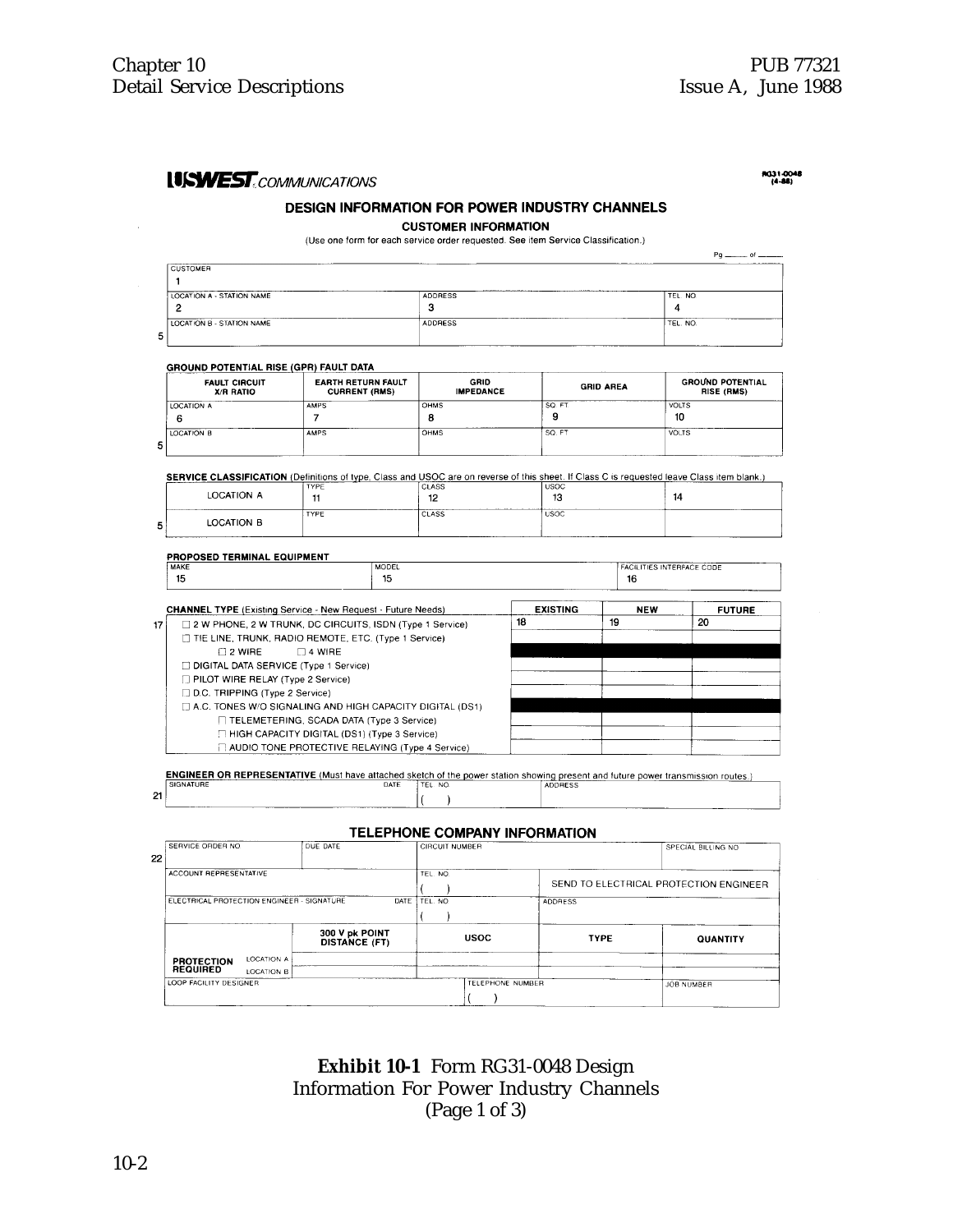#### **DEFINITIONS**

#### **CLASS A OR B SERVICE**

SERVICE TYPE AND PERFORMANCE OBJECTIVE CLASSIFICATION / USOC\* TYPE 1 CLASS ® SERVICE (Phone, Tie Lines, Trunks, Radio Control, DC Alarms, Telegraph and DDS). All circuits used for talking plus DC telemetering and telegraph. Services which require both AC and/or DC transmission and which can tolerate momentary interruptions during a power fault. (Must function before and after a power fault.) **USOC** 2 Wire **HVC** #4 Wire **HVA** 4 Wire HVD TYPE 2 CLASS B SERVICE (D.C. Tripping, Pilot Wire Relay) (Class A performance not available). >Normally a metallic cable pair end to end, but it can be a DC telegraph channel. (Metallic facilities are offered only where existing facilities and operating conditions permit). Services which require both AC and DC transmission and which can tolerate momentary interruptions during a power fault. (Must function before and after a power fault.) 2 Wire **HVE** #4 Wire **HVB** TYPE 3 CLASS A SERVICE (Data, Telemetering, SCADA) Critical non type 4 circuits which require class A performance Services for AC transmission only which cannot tolerate even momentary interruption. (Must function before, during and after a power fault.) 2 Wire **HVF** 4 Wire **HVG** TYPE 3 CLASS B SERVICE (Data, Telemetering, SCADA) All tone signals 300 HZ to 5 MHZ and High Capacity Digital (DS1 Rate) Services for AC transmission only which can tolerate momentary interruptions during a power fault. (Must function before and after a power fault.) 2 Wire **HVH** 4 Wire **HVJ** TYPE 4 CLASS A SERVICE (Audio Tone Protective Relaying) >Protective Relaying or Transfer Tip only. (Voice Grade 12 when interlata) Services for AC transmission only which cannot tolerate even momentary interruption. (Must function before, during and after a power fault.) 2 Wire **HVK** 4 Wire **HVL** #Services limited to a maximum ground potential rise (GPR) of 4.0 KV RMS-11 VS. (Refer to Electrical Protection Engineer before selecting.) **CLASS C SERVICE** Interruptible service performance (can tolerate visit to restore service). If ground potential rise (GPR) is less than 1000 volts peak-asymmetric, no protection is required and Class C service may be requested. This shall be determined by Electrical Protection Engineer.

\*TYPE of service refers to circuit usage. CLASS of service refers to reliability of HVP during a power fault.

#### **Exhibit 10-1** Form RG31-0048 Design Information For Power Industry Channels (Page 2 of 3)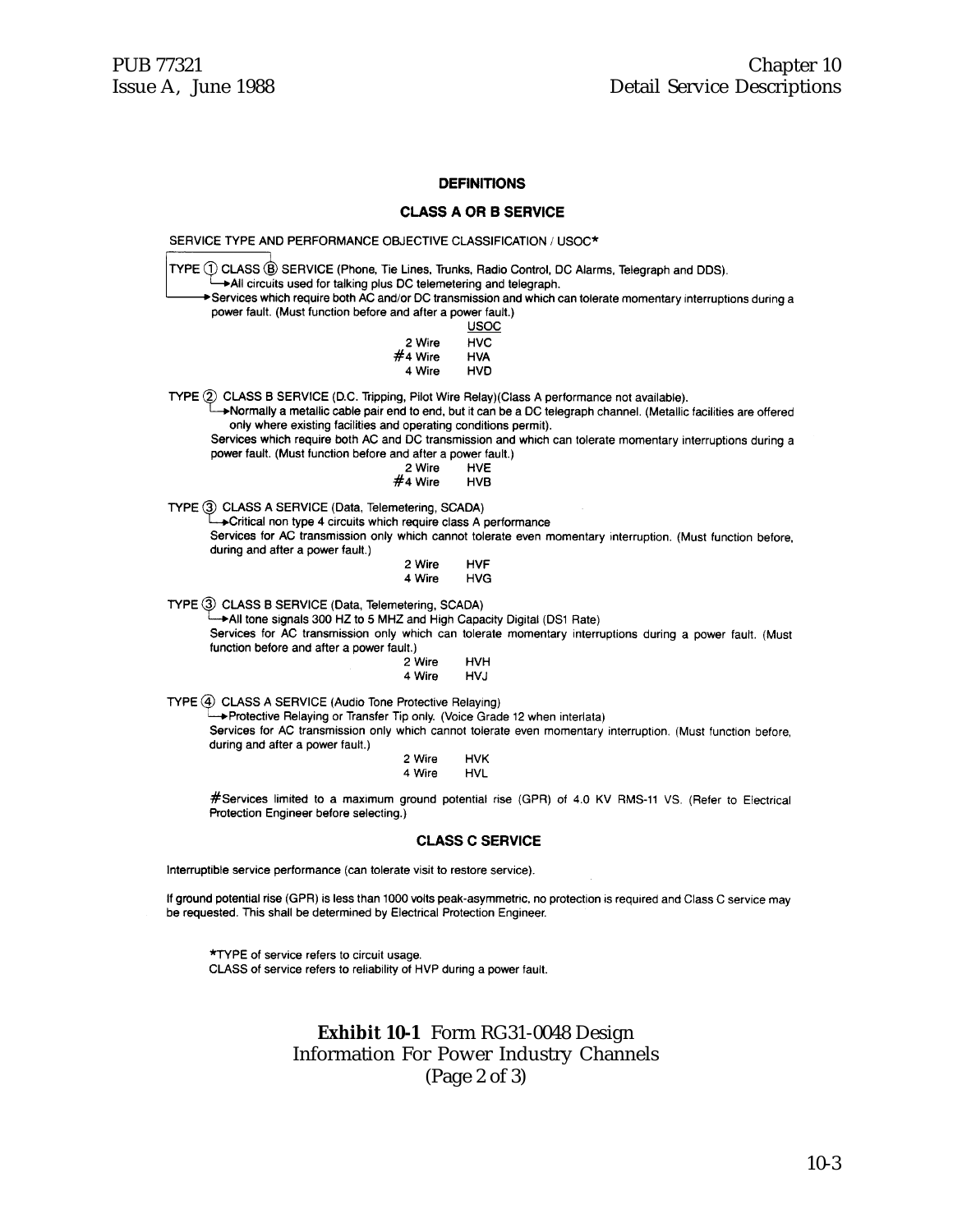#### **INSTRUCTIONS FOR FORM RG31-0048**

- 1. Customer Name
- 2. Power station name
- 3. Power station address
- 4. Power station phone number
- 5. Other end of requested service if applicable. Use additional forms for multipoint circuit locations.
- 6.  $X/R$  (inductive reactance to resistance) ratio for the worst case fault current.
- 7. Worst case return fault current passing through the grid resulting in a Ground Potential Rise (GPR).
- 8. Gird impedance in relation to remote earth.
- 9. Area covered by station ground grid in square feet.
- 10. Ground Potential Rise (GPR) in rms volts.
- 11. Type of service requested. See note on back of form.
- 12. Class of service performance objective requested. See note on back of form.
- 13. USOC is determined by Type/Class of service and whether 2 or 4 wire. See back of form.
- 14. (Optional) The distance from the edge of the grid to the 300 volt point calculated from field tests.
- 15. Enter information on connecting terminal equipment.
- 16. Facilities Interface Code. (When required by the service order.)
- 17. Check appropriate boxes for requested service.
- 18. Existing number of services of each type now at the location.
- 19. Number of services of each type marked being requested.
- 20. Projected future services of each type expected at this location. This and items 18 and 19 are needed when a new entrance facility or High Voltage Protection upgrade is required.
- 21. A signature and date is required from the engineer providing the information or a representative of the company requesting the service. Include telephone number and address of that person.
- 22. Make no entries in this area.

**Exhibit 10-1** Instructions For Form RG31-0048 Design Information For Power Industry Channels (Page 3 of 3)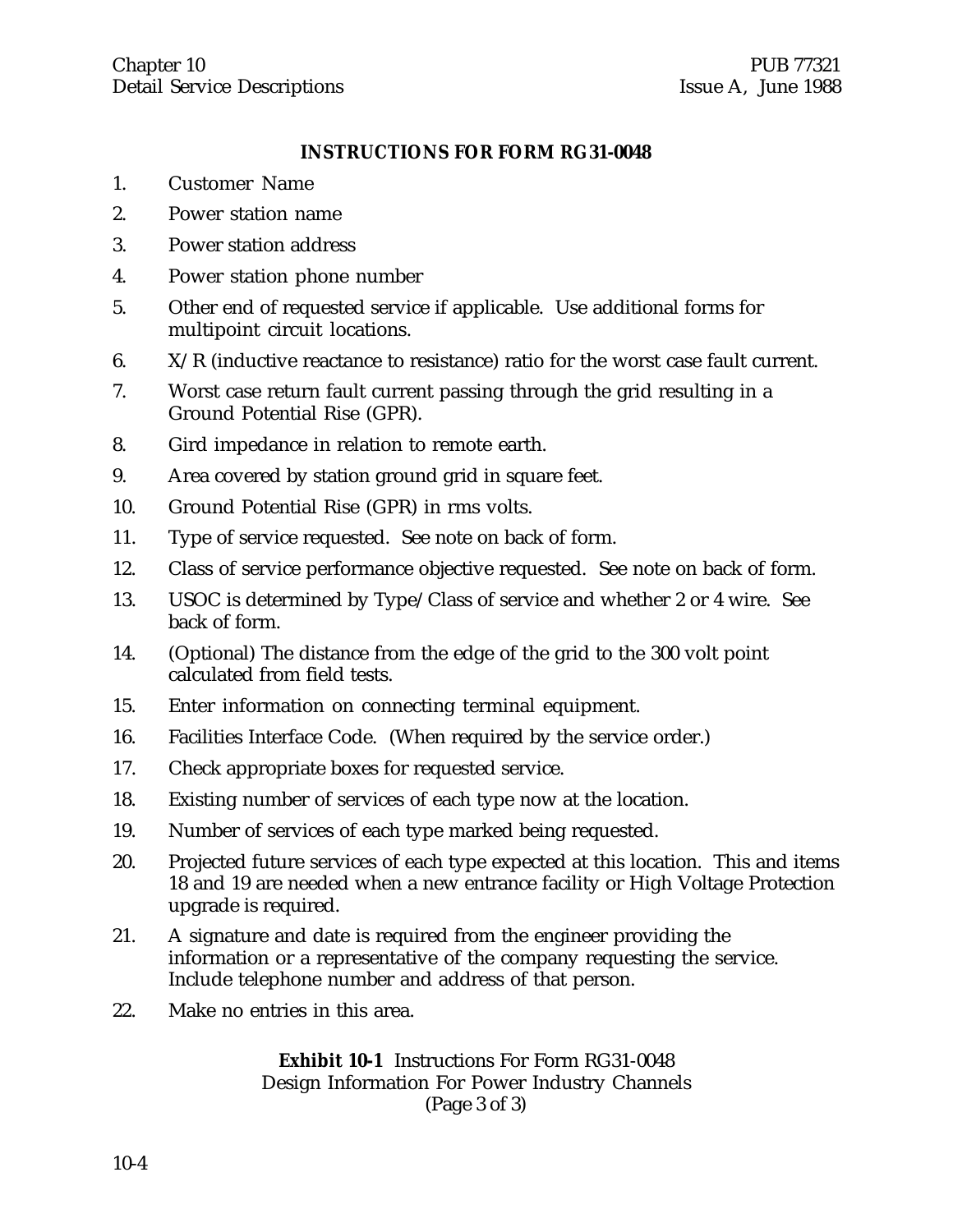

**Exhibit 10-2** (GPR) 1600 Square Foot Grid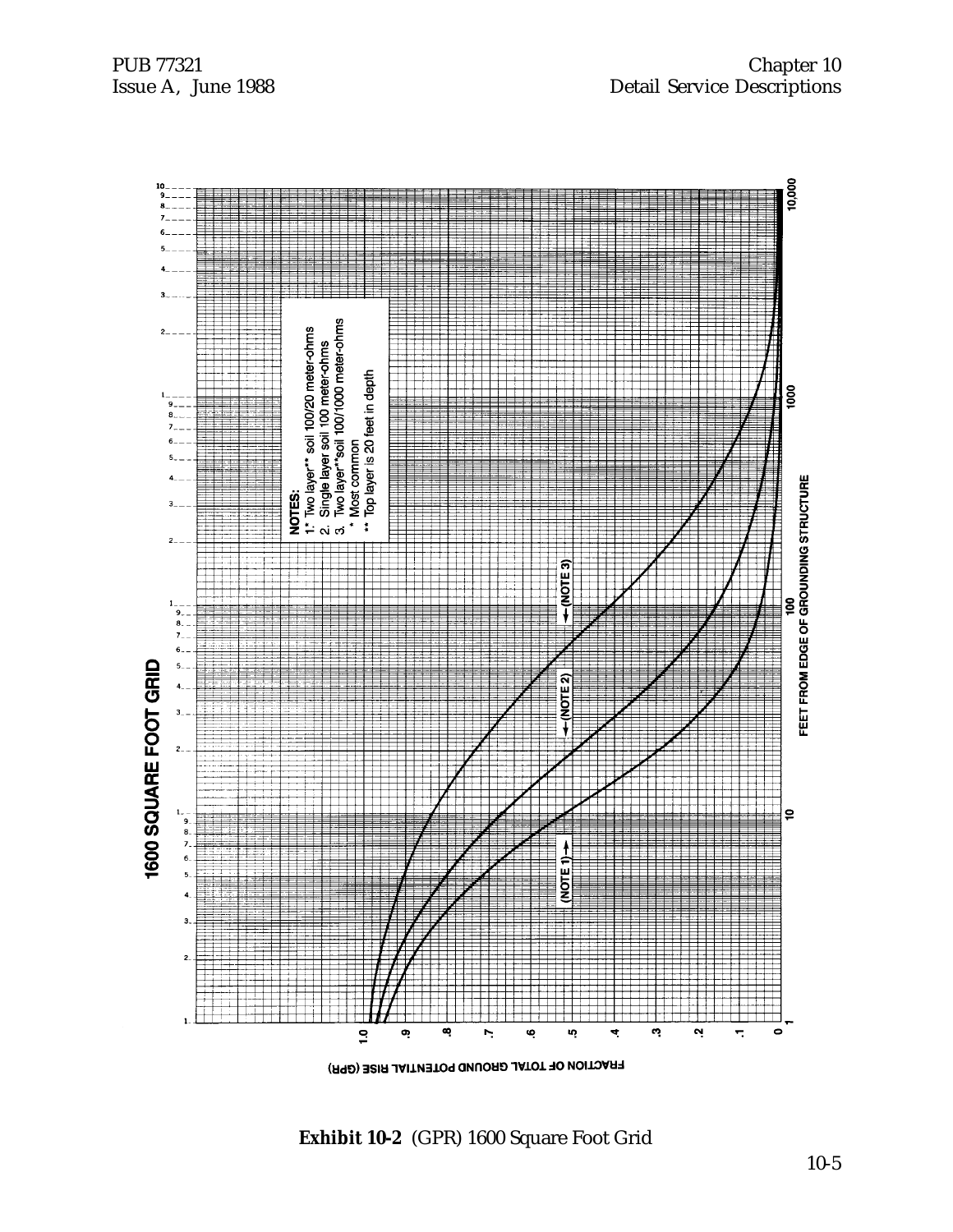

**Exhibit 10-3** (GPR) 35,000 Square Foot Grid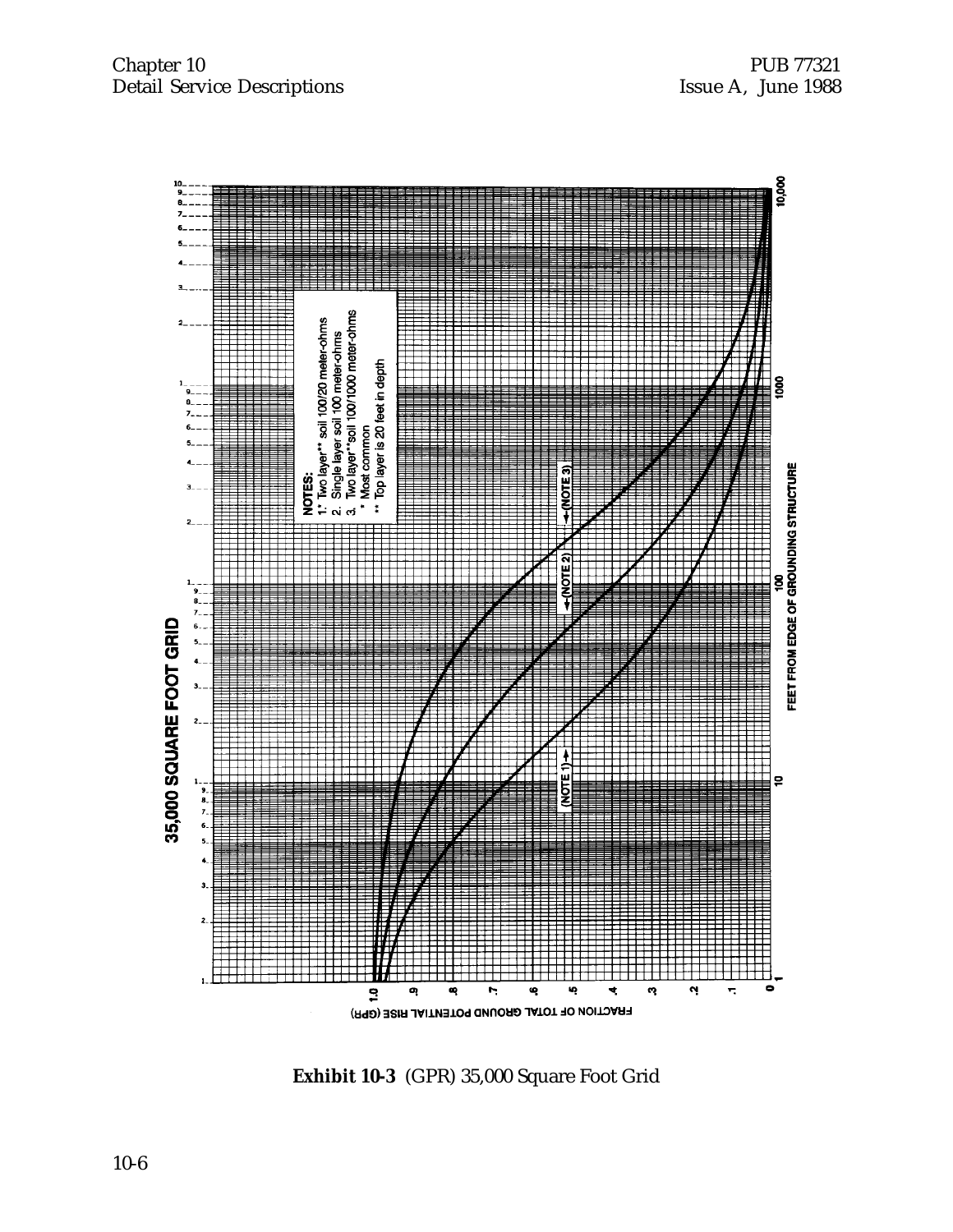

**Exhibit 10-4** (GPR) 290,000 Square Foot Grid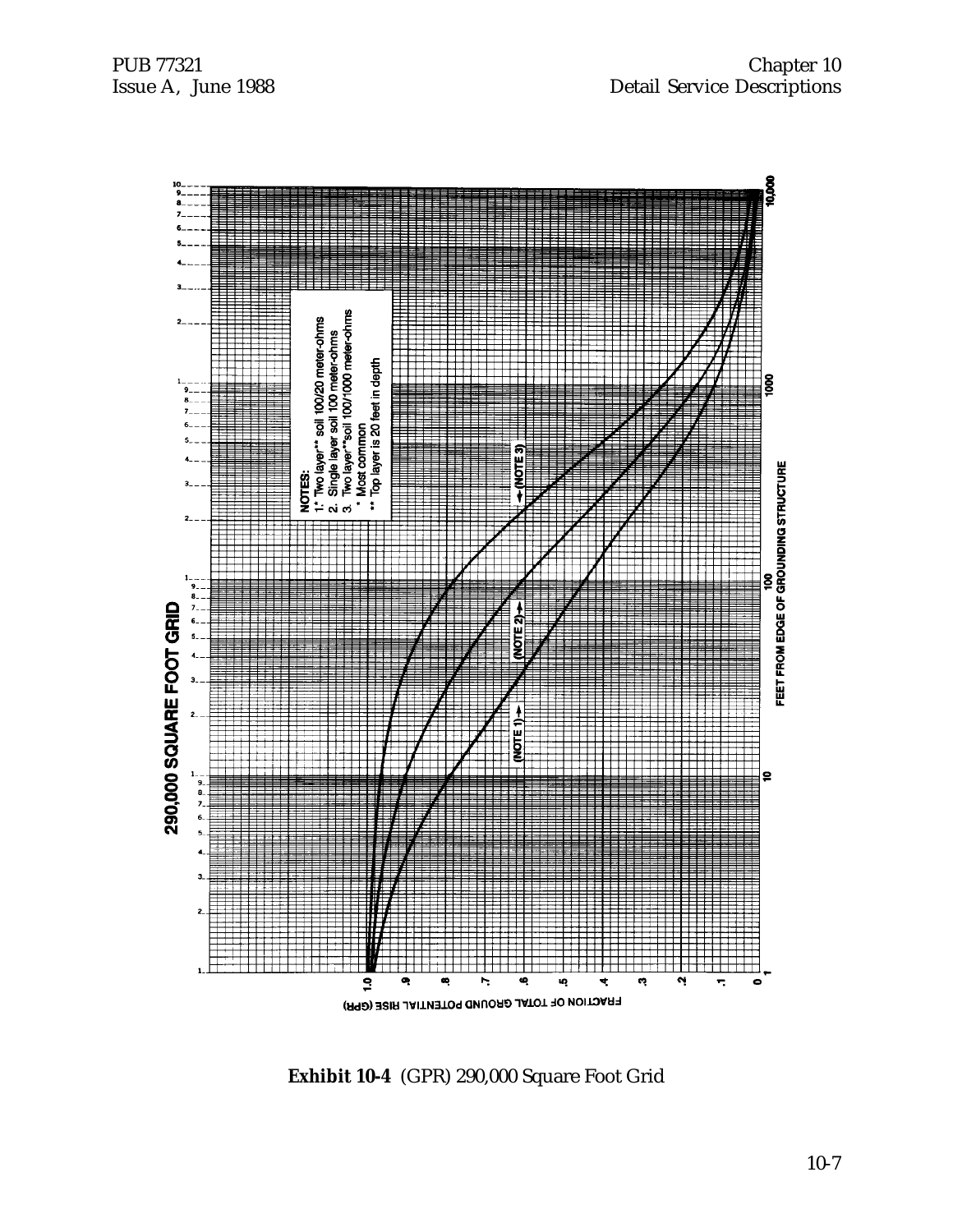

**Exhibit 10-5** (GPR) 935,000 Square Foot Grid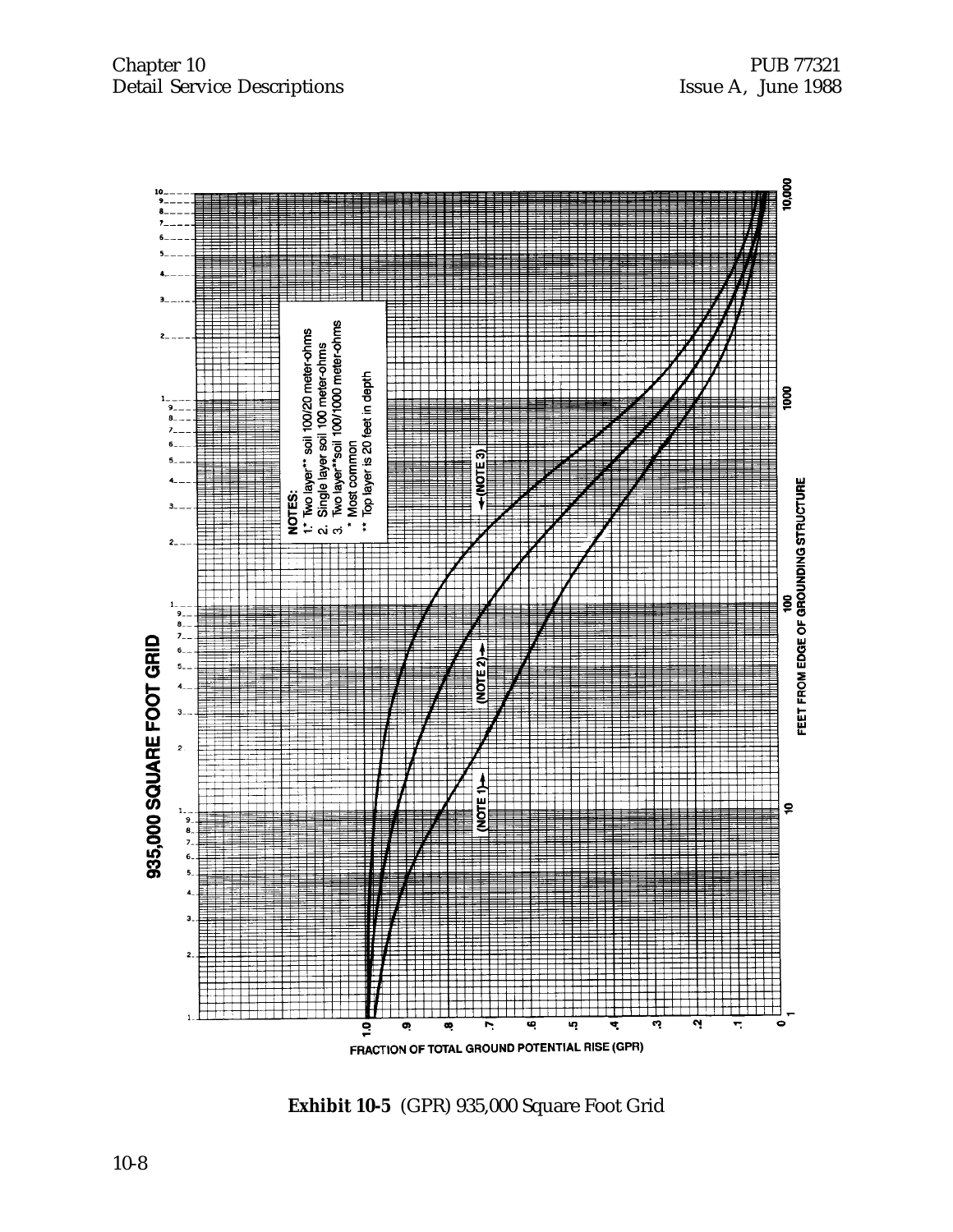

**Exhibits 10-6 and 10-7**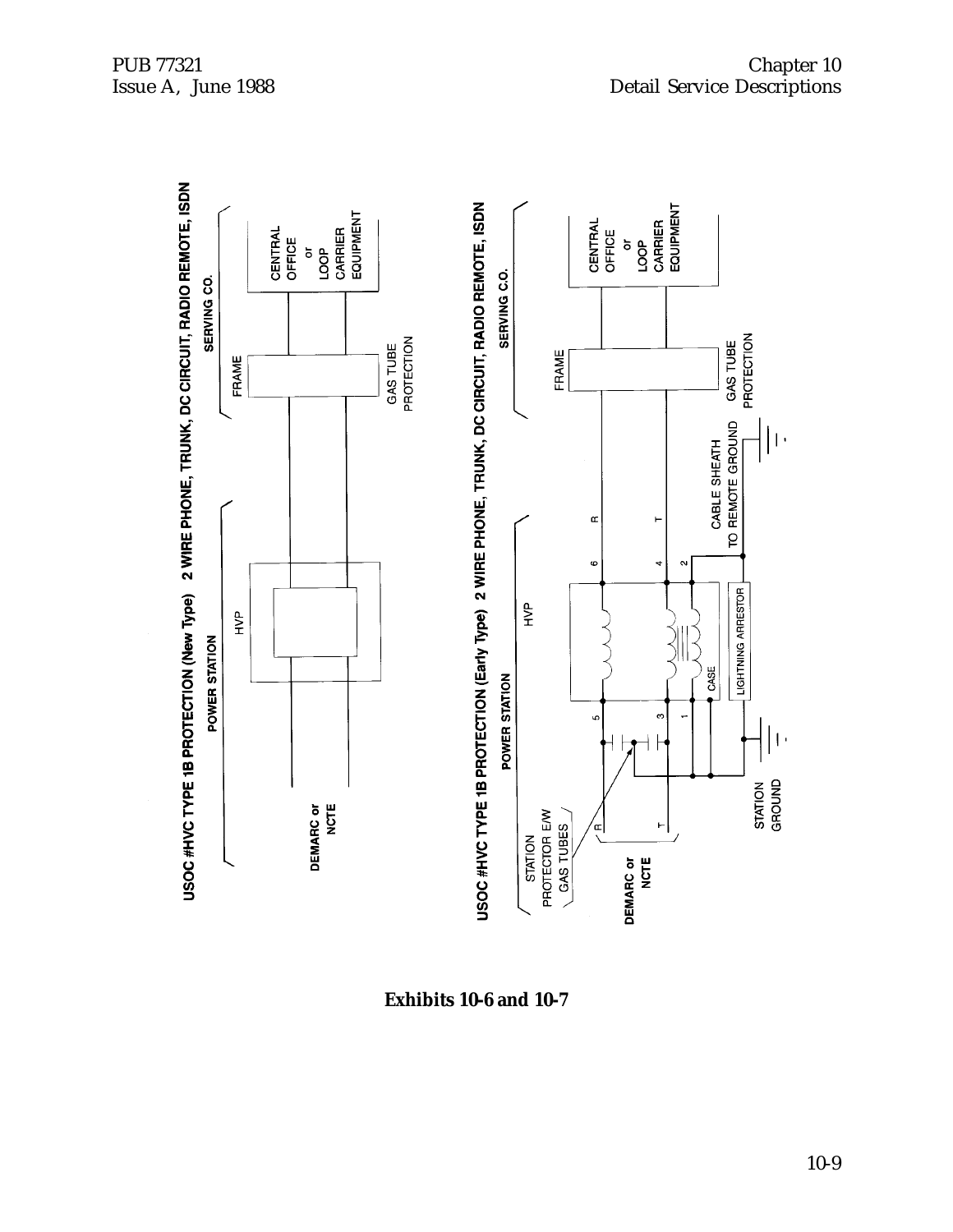

Chapter 10 PUB 77321 Detail Service Descriptions Issue A, June 1988

**Exhibit 10-8**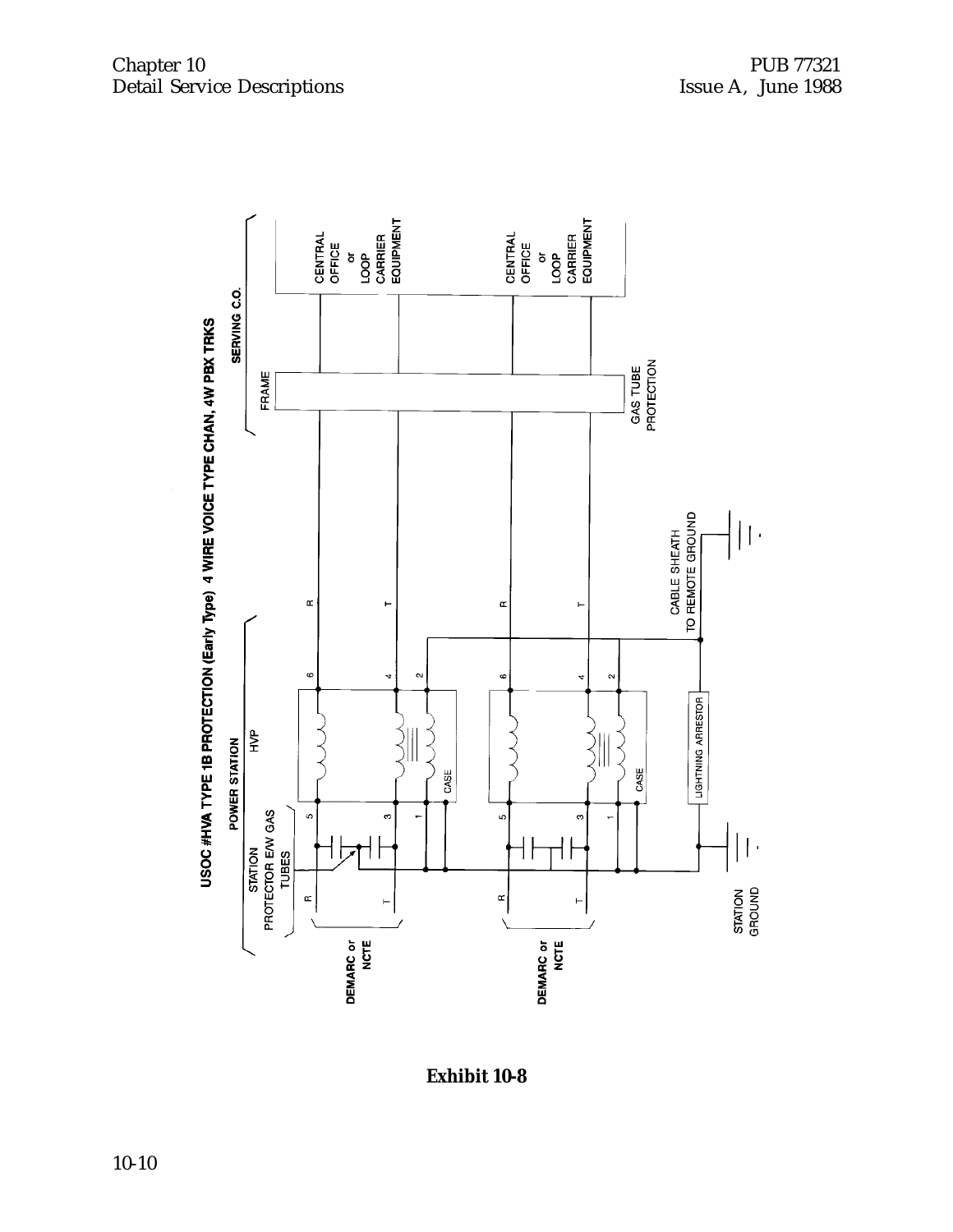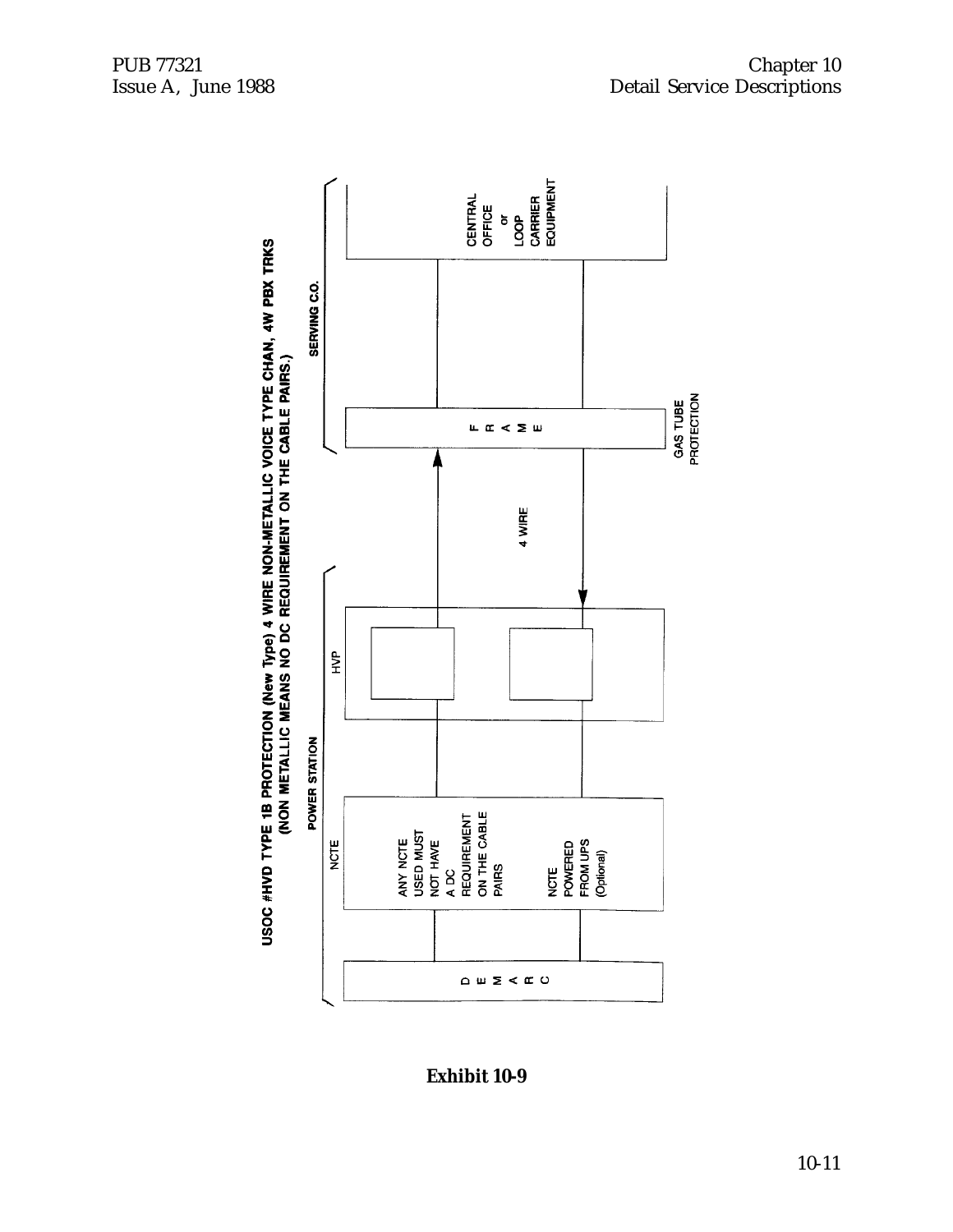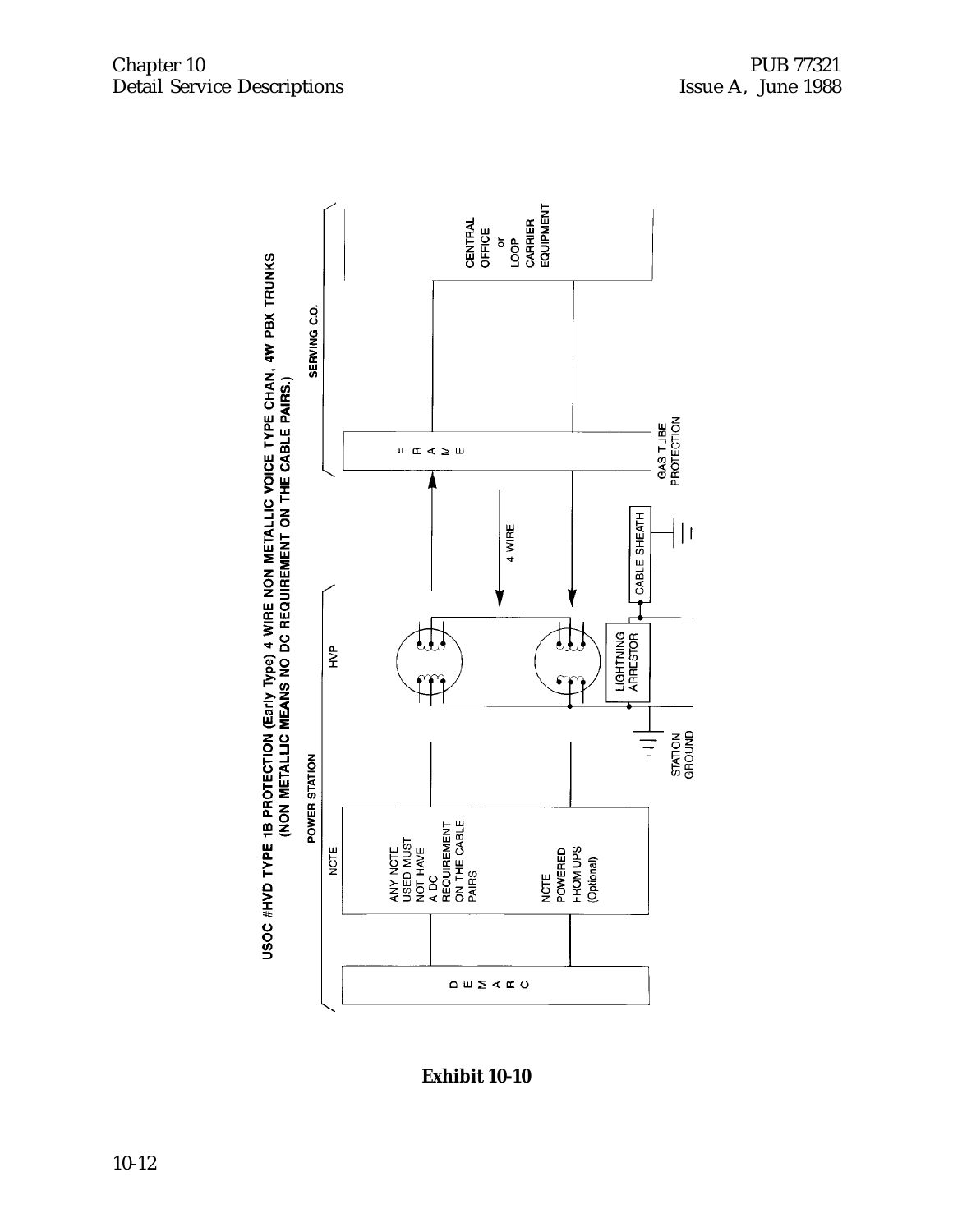

**Exhibit 10-11**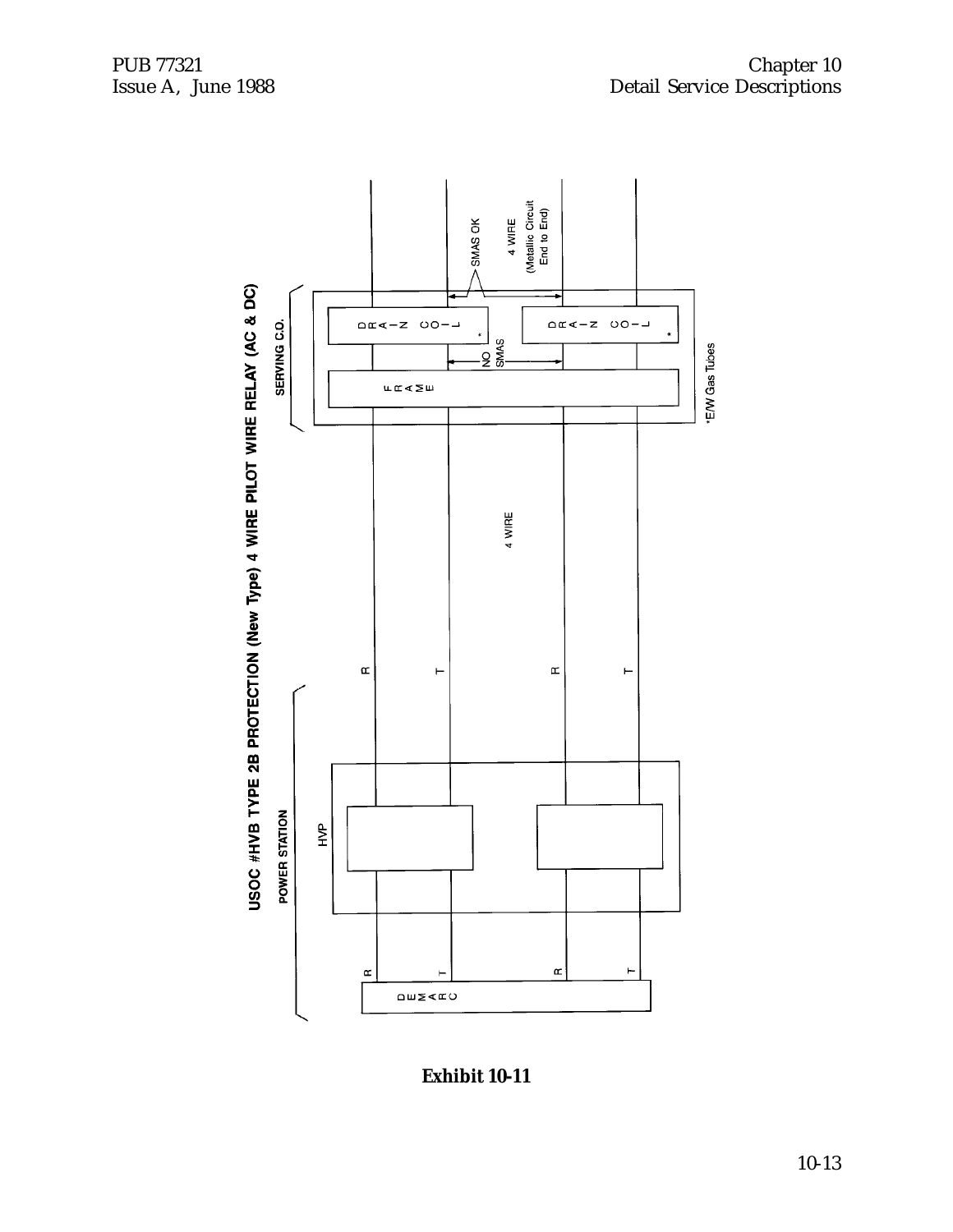#### Chapter 10 PUB 77321 Detail Service Descriptions Issue A, June 1988

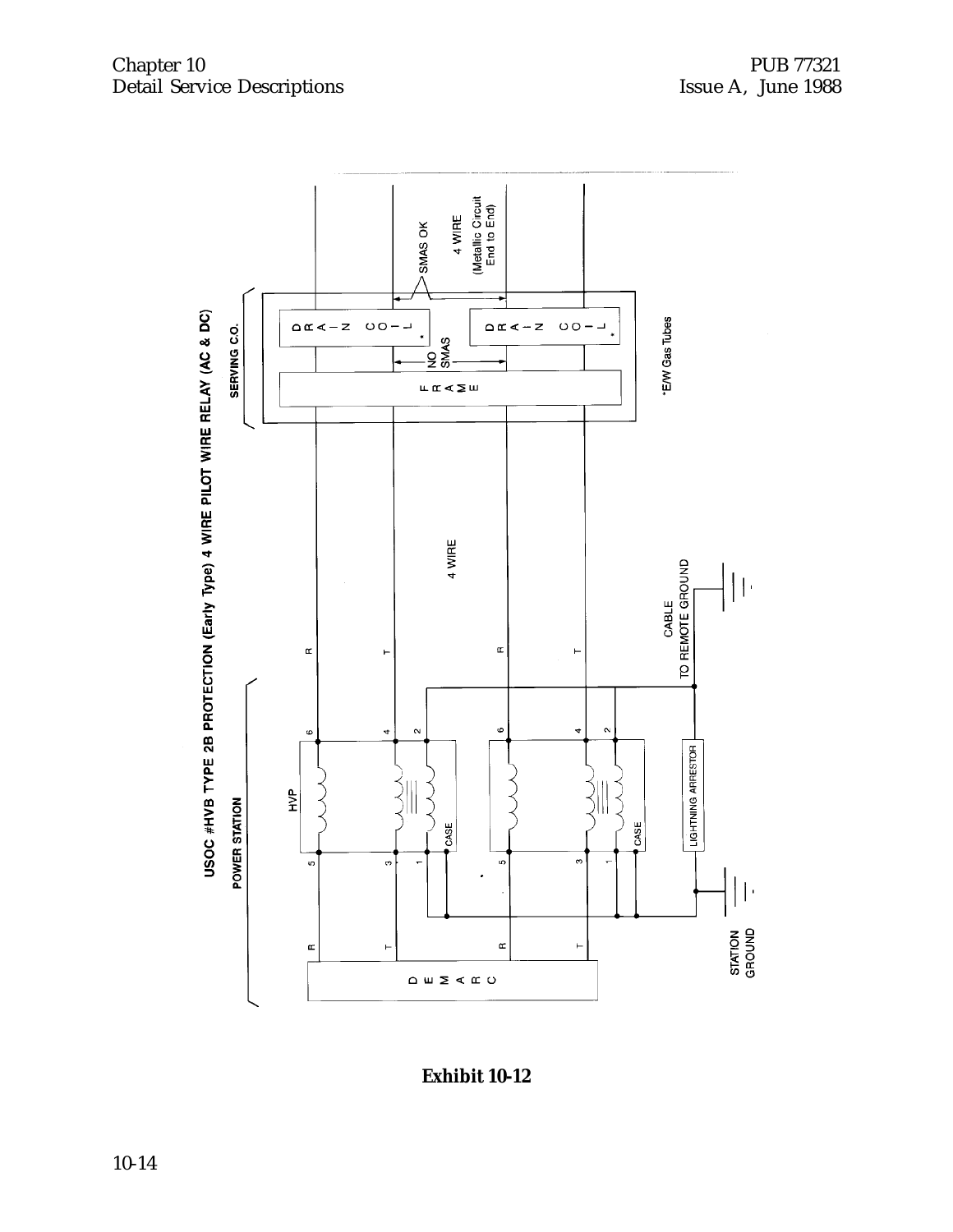

**Exhibits 10-13 and 10-14**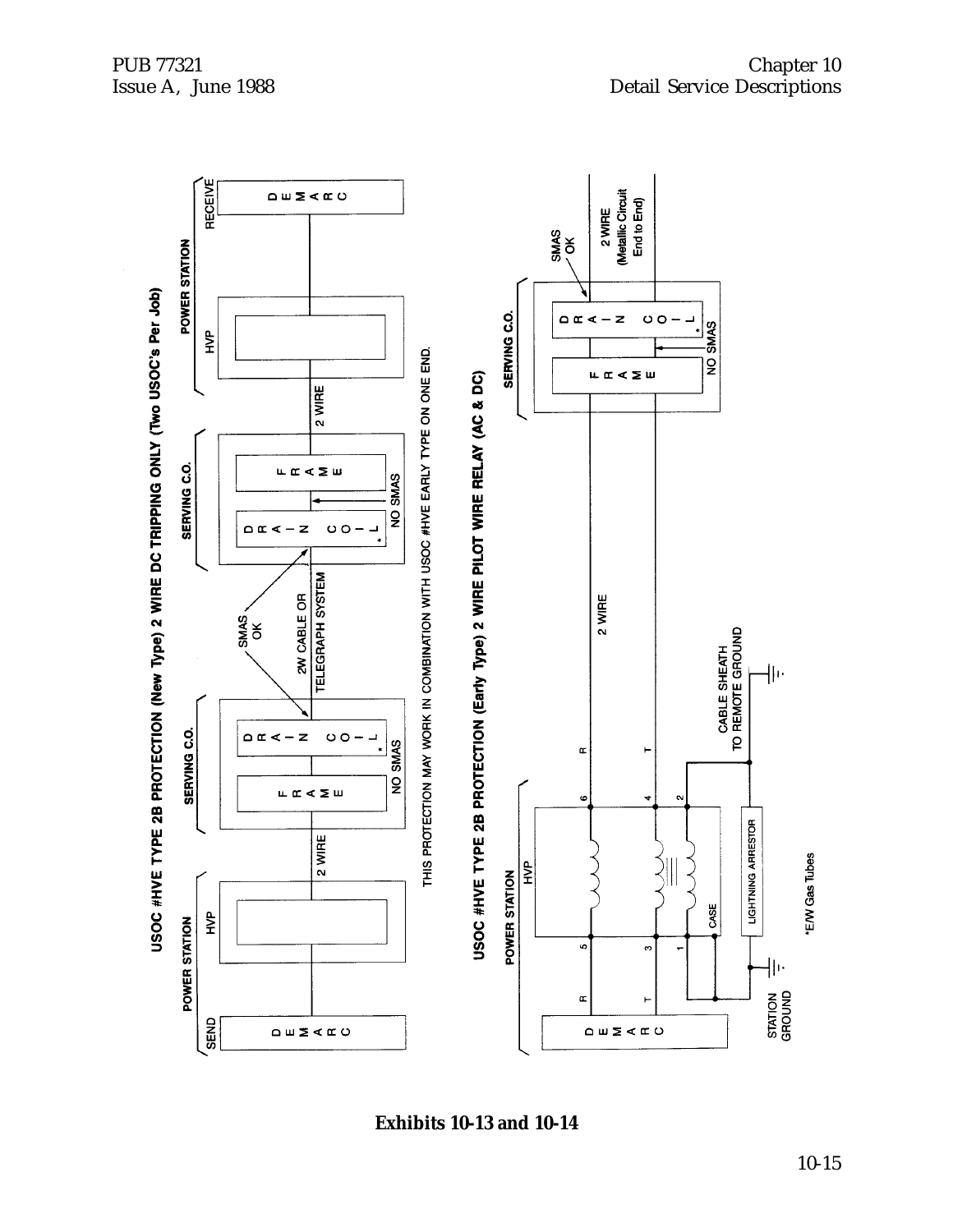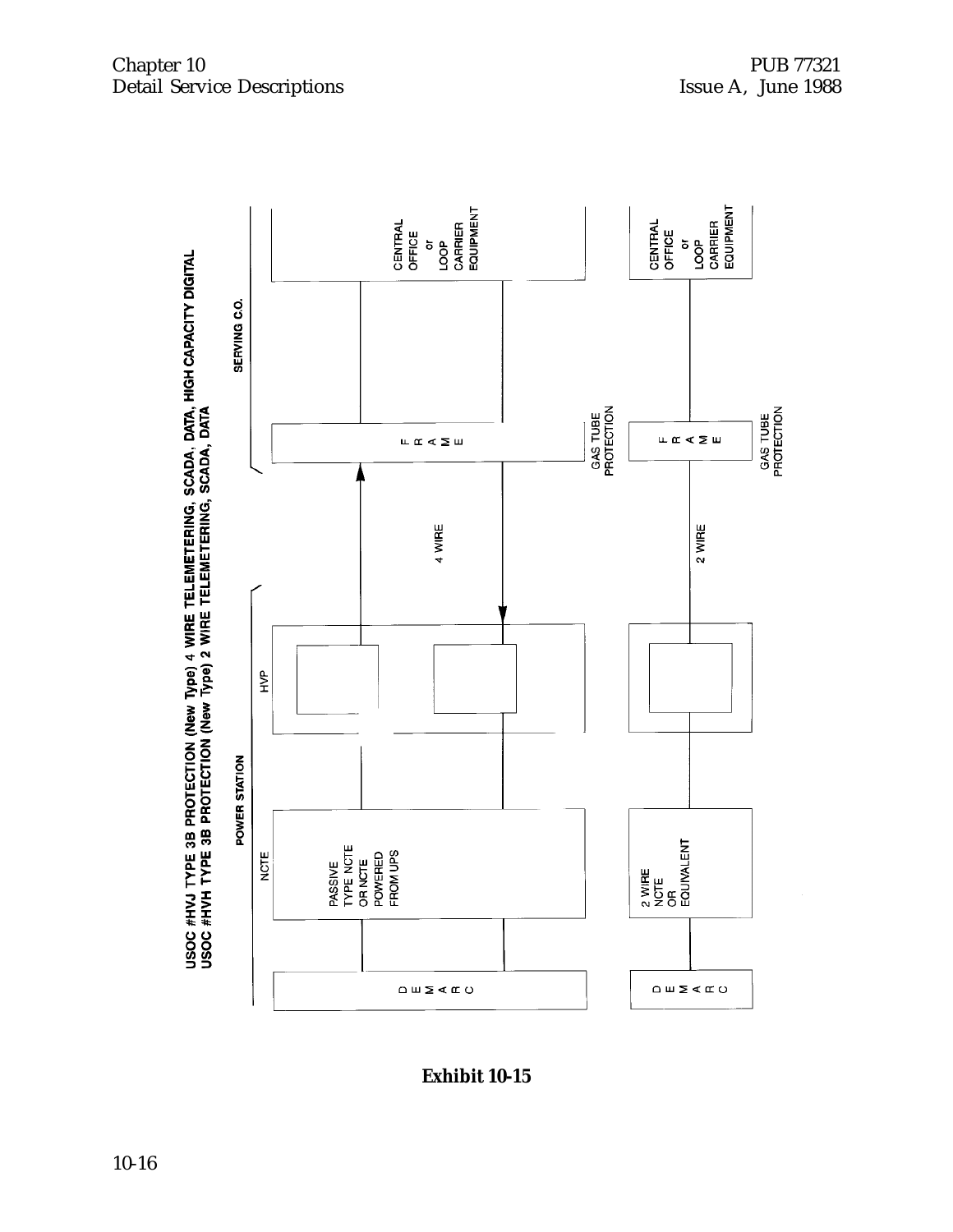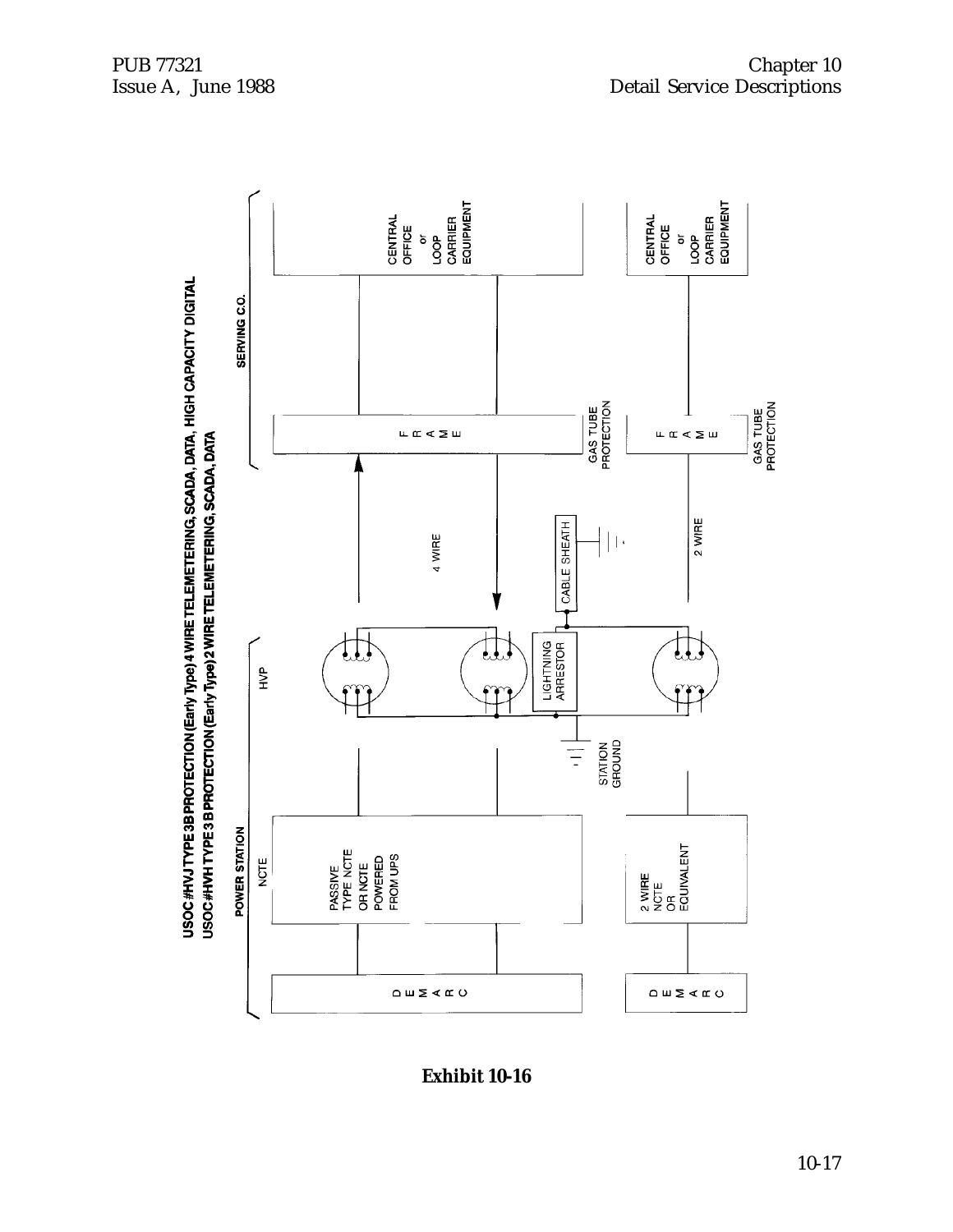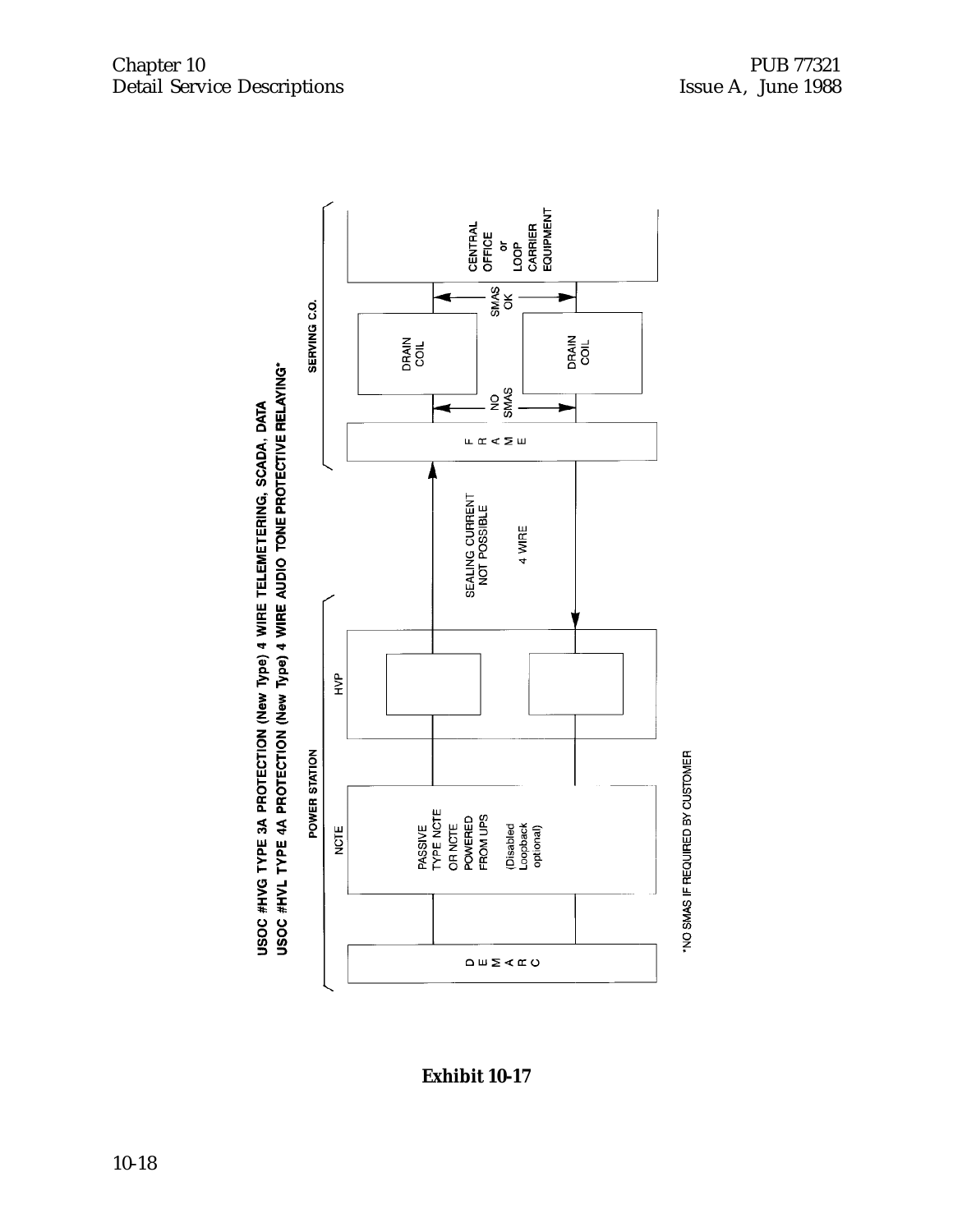

**Exhibit 10-18**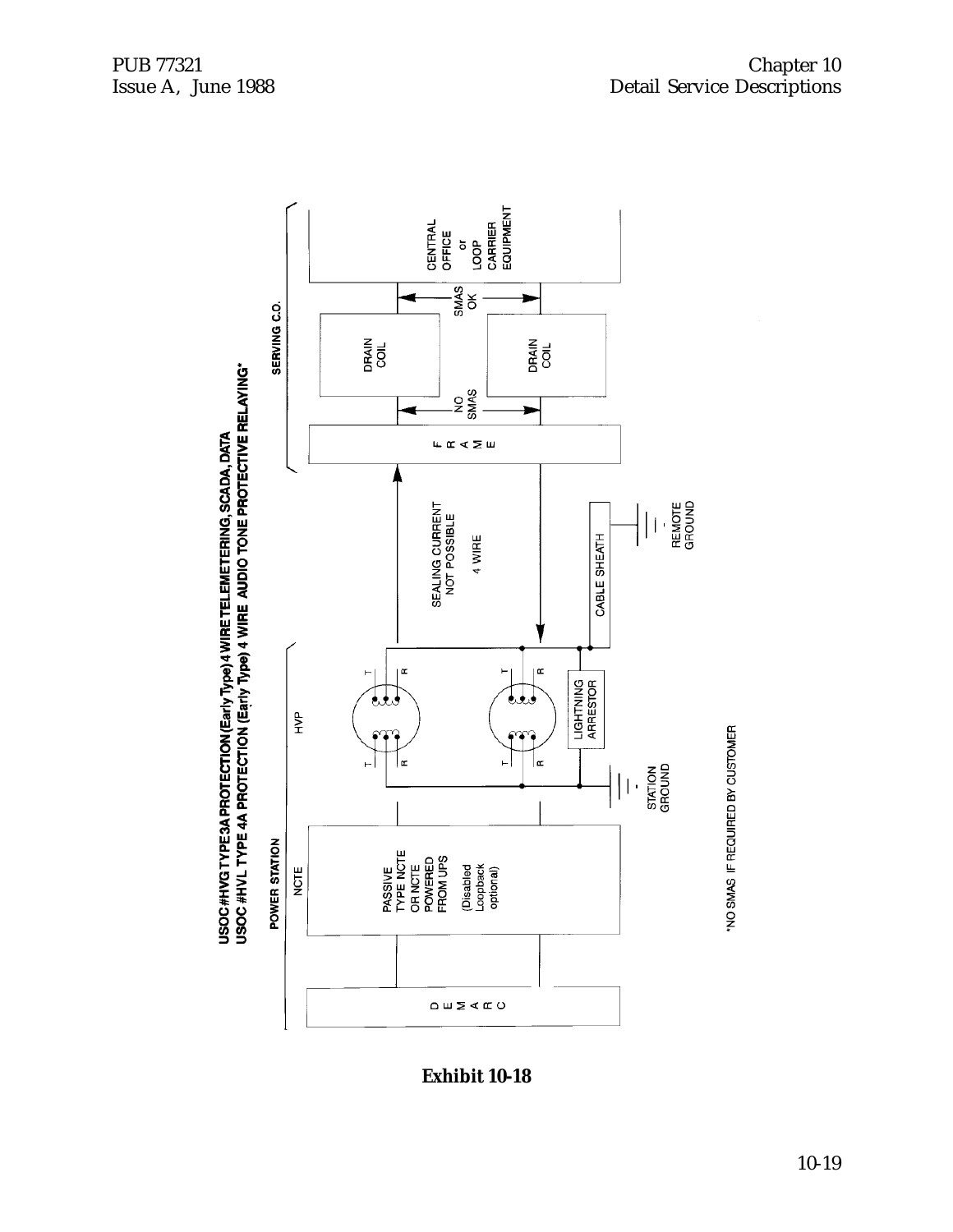

**Exhibits 10-19 and 10-20**